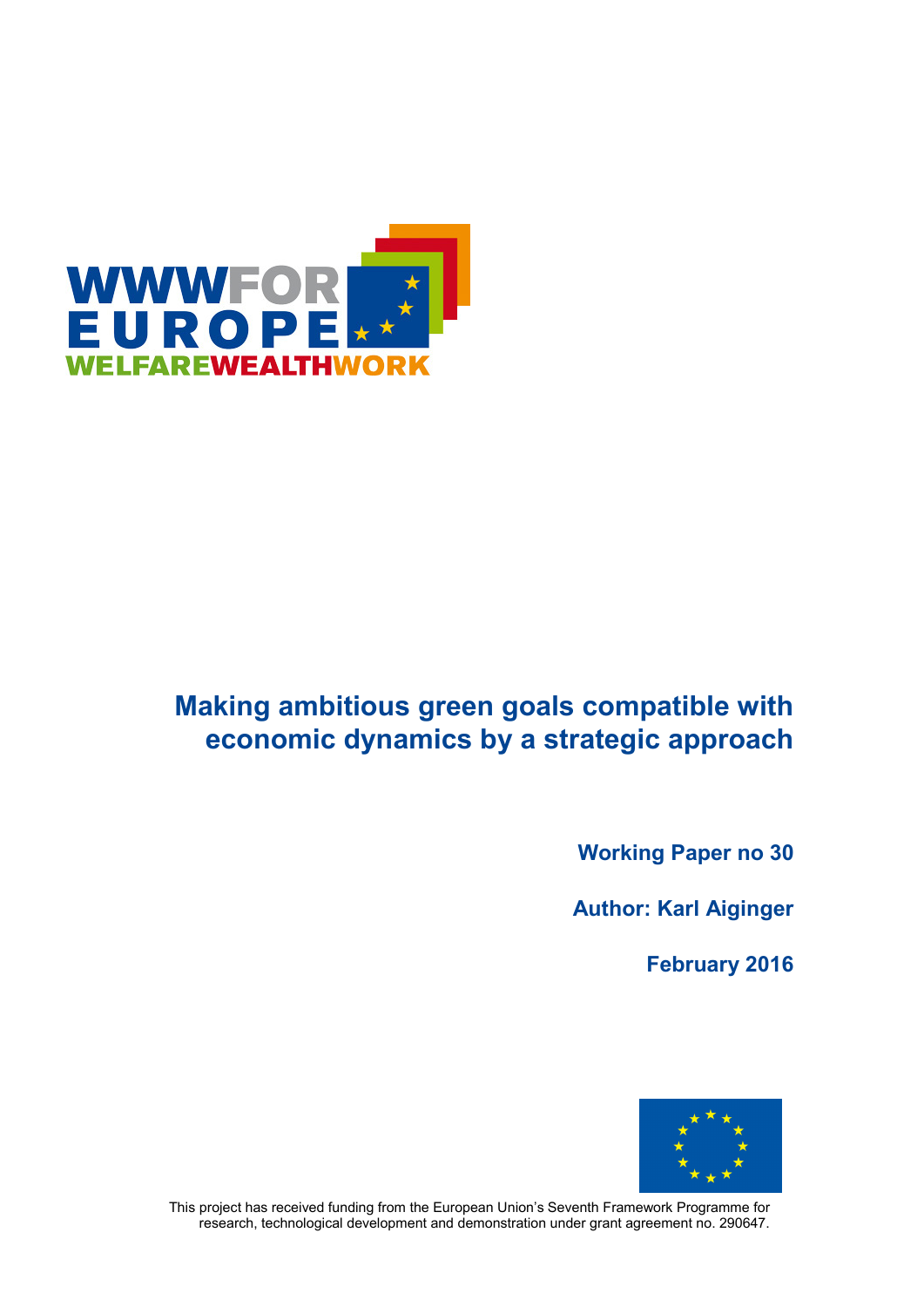**Author**: Karl Aiginger (WIFO)

# *Making ambitious green goals compatible with economic dynamics by a strategic approach*

*Policy Paper no 30*

This paper can be downloaded from [www.foreurope.eu](http://www.foreurope.eu/)

Please respect that this report was produced by the named authors within the WWWforEurope project and has to be cited accordingly

*THEME SSH.2011.1.2-1*





*Socio-economic Sciences and Humanities Europe moving towards a new path of economic growth and social development - Collaborative project*

This project has received funding from the European Union's Seventh Framework Programme for research, technological development and demonstration under grant agreement no. 290647.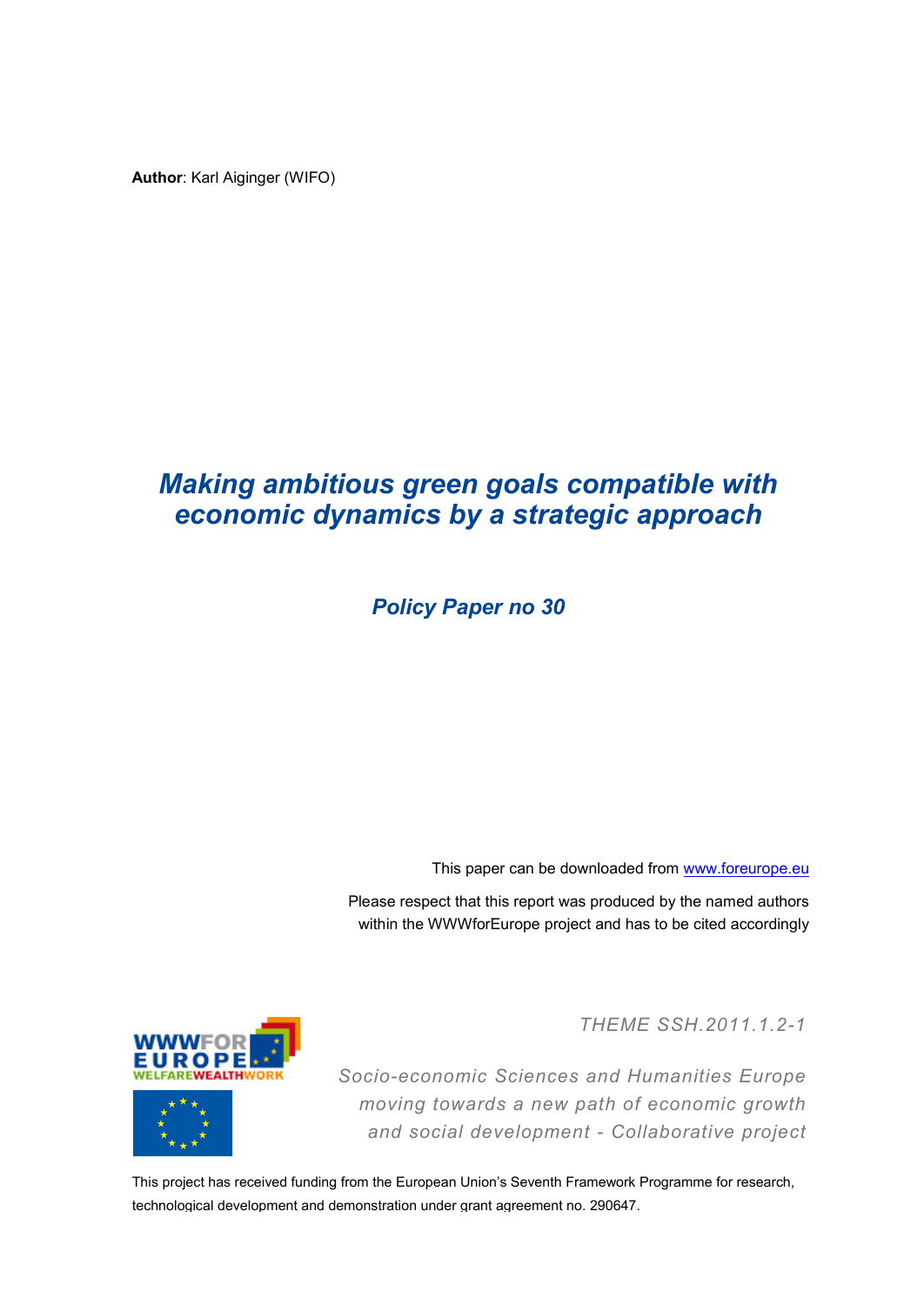

# Making ambitious green goals compatible with economic dynamics by a strategic approach

#### Karl Aiginger[1](#page-2-0)

One of the overarching goals of the project WWWforEurope is to develop a strategy which makes very ambitious green goals compatible with a dynamic, open society. An ambitious sustainability strategy is necessitated since we are approaching the absolute boundaries of the planet quickly. A dynamic, open society is warranted since it enables individuals and countries to follow different life styles and preferences, to learn and to enjoy new technologies and services, so that capabilities<sup>[2](#page-2-1)</sup> and choices are increasing, social progress is enhanced and, differences in skills, income and wealth are narrowing<sup>[3](#page-2-2)</sup>.

Today a trade-off exists between ambitious green goals and output maximization (and output growth)<sup>[4](#page-2-3)</sup>. This trade-off is less evident if we use the perspective of welfare and utility (which are enhanced by sustainability). The trade off is mitigated ever more evident if we broaden the macro- and microeconomic goals (from GDP as overarching measure of performance to life expectancy, happiness, human development or "Beyond GDP" in general<sup>[5](#page-2-4)</sup>), or if we leave the economic paradigm and understand welfare as the sum of "functionalities" or needs (nutrition, mobility, housing, health) which we can achieved by a large variety of organisational and social setups. The trade-off furthermore tends to dissolve for a longer time horizon $^6$  $^6$ .

It is a defining result of this project that it is possible – but a very demanding task- to mitigate the trade-off between green goals and dynamics or even transform it into a synergy. It has to be done by a strategy developing synergies with the policy to solve social goals. We should be

<span id="page-2-0"></span> <sup>1</sup> Thanks to Miklos Antal, Kurt Bayer, Klaus Friesenbichler, Jürgen Janger, Claudia Kettner, Angela Köppl, Marina Fischer- Kowalski, Tomasz Kozluk,, Stefan Schleicher, Margit Schratzenstaller, Gunther Tichy, Teresa Weiss, Ina Meyer for reading and valuable suggestions.

<span id="page-2-1"></span><sup>2</sup> The term capabilities was introduced by *Sen* (1985, 1993, 2001), people should be provided the capability to solve their problems and ambitions (see *Kettner et al.*, 2014). The capability approach views living as a combination of various things and beings. Quality of life should be assessed as capabilities to achieve valuable functionings (*Sen*, 1993) where functionings are achievements of a person i.e. actual doings and beings …like being well nourished, healthy socially integrated and respected. A personal capability is denoted as freedom to live the type of life she has reason to value....depending on personal characteristics and the social and political environment. Sen provides no list of capabilities, but Nussbaum 2008 lists ten central capabilities life, bodily health, bodily integrity, senses, imagination and thought, emotions, practical reason, affiliation, other species, play, control over one´s environment.

<span id="page-2-2"></span> $3$  Cohesion and poverty reduction demand today that incomes are rising at least for persons and regions far away from the top (given that the rich ones do not accept large absolute decreases in income and wealth).

<span id="page-2-3"></span>The trade-off can be shown be the following numbers. If there is zero growth (of GDP) then energy intensity must be reduces by 67% (3% per year) if global warming should be limited to 2 degrees (IPPC 450 ppm goal). If economic growth is 1.5%, this requirement rises to 82% (4.5% per annum), Van den Berg et al 2015

<span id="page-2-4"></span><sup>&</sup>lt;sup>5</sup> For an overview on new indicator set on economic performance and reasons why they are not commonly used e.g. in macroeconomic models, see *Kettner et al.* (2014).

<span id="page-2-5"></span>It is mitigated for lower "time discounts", i.e. the more individuals and society care for the long and very long run (in which income decreases will reduce the marginal utility of income and resource constraints will become ever more important).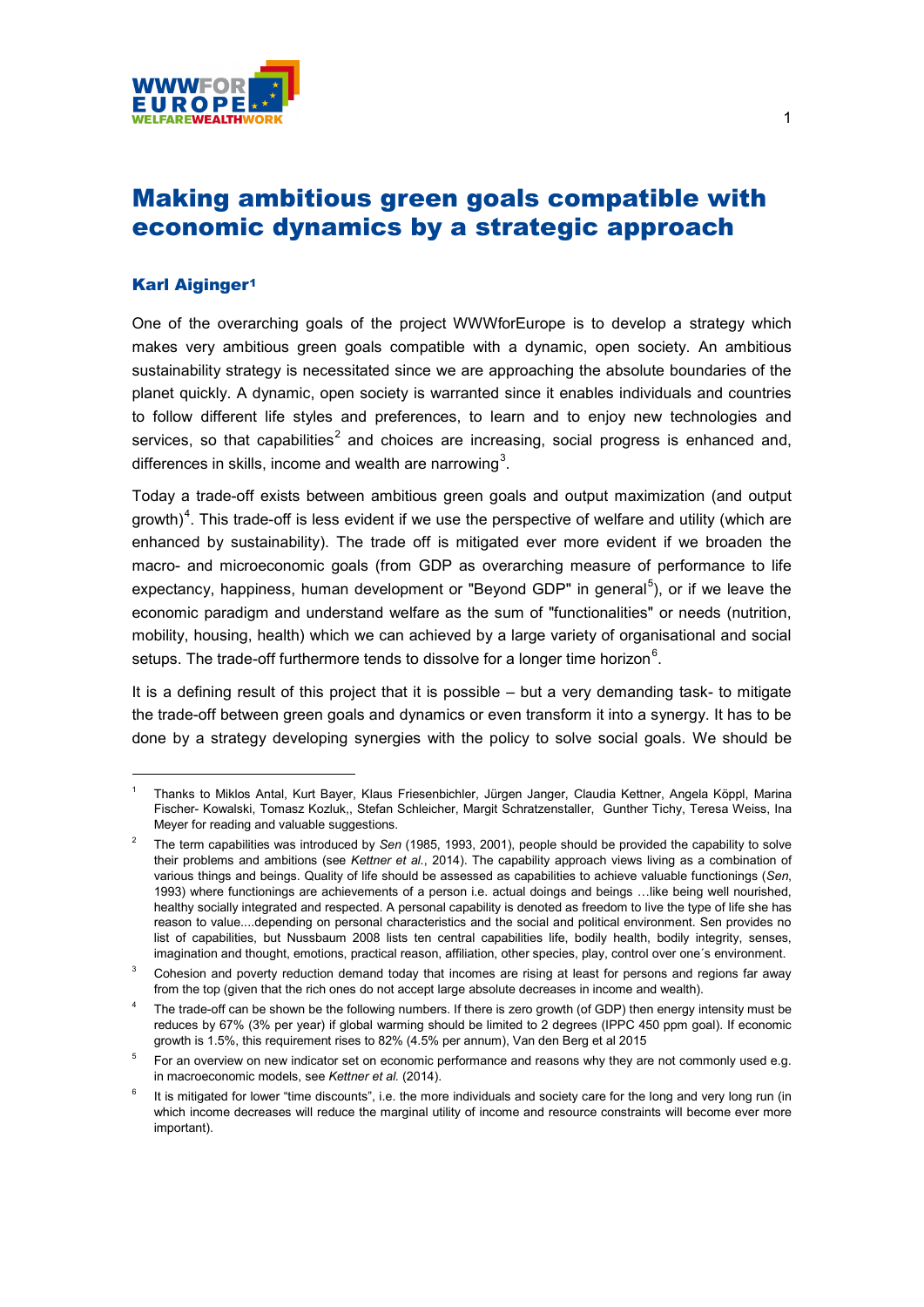

aware of reform resistance and the fact that significant changes always produce winners and losers. Several elements and measures of such a strategy are not yet developed and most of them are neither high on the agenda of policymakers or voters, nor supported by the current price system, an existing regulation, institutions and societal norms.

## Starting point: a strong trade-off ...

The conventional view of mainstream economics is that a conflict (trade-off) exists between ambitious green goals on the one side<sup>[7](#page-3-0)</sup> and output maximization and economic growth on the other side. It works via increasing costs leading to lower output in the conventional economic model.

Costs of at least one input increases by (i) private abatement and compliance costs (at least for add-on technologies), (ii) subsidies and government expenditures for repairing given damages, and (iii) regulation limiting individual choices. Firms have to produce at a less efficient/profitable point $^8$  $^8$  on the production function, this reduces production and GDP $^9$  $^9$ .

### ... weakened by welfare considerations

This trade-off is very present in current policy documents and statements by politicians and media. But even within the current economic paradigm the trade-off can be questioned.

First the conflict is smaller or may not even exist if welfare is used as the benchmark of economic dynamics (not GDP). If ecological goals are part of the welfare function, green policy may reduce incomes but not welfare.<sup>[10](#page-3-3)</sup>

Secondly, green policy measures limited to "internalizing" external costs ( e.g. taxing firms which had emitted before without the cost being incurred) are increasing welfare anyway (even if output decreases). A trade-off between production and greening arises only, if the policy goals are much more ambitious than internalizing external costs (which has to be the case in a strategy calling for a socio economic transition.

<span id="page-3-0"></span>Green goals include reduction of emissions and waste, limiting climate change and loss of diversity, preventing depletion of resources.

<span id="page-3-1"></span>This of course rests on an understanding of abatement as add on technologies and thus additional costs.

<span id="page-3-2"></span>There is more than one trade of if we look at the consumer and producer decisions in detail. Firms may not be allowed to use some technology at all (specific resources like mercury or genetic food), consumers may be forbidden some consumption goods (smoking specific stuffs or at specific places).

<span id="page-3-3"></span><sup>&</sup>lt;sup>10</sup> We acknowledge that the choice of welfare as benchmark, does not solve all goals, since within welfare income and ecological sustainability can be given different weights. For several alternatives to GDP as measuring welfare, their merits and shortcomings see *van den Bergh - Antal* (2014).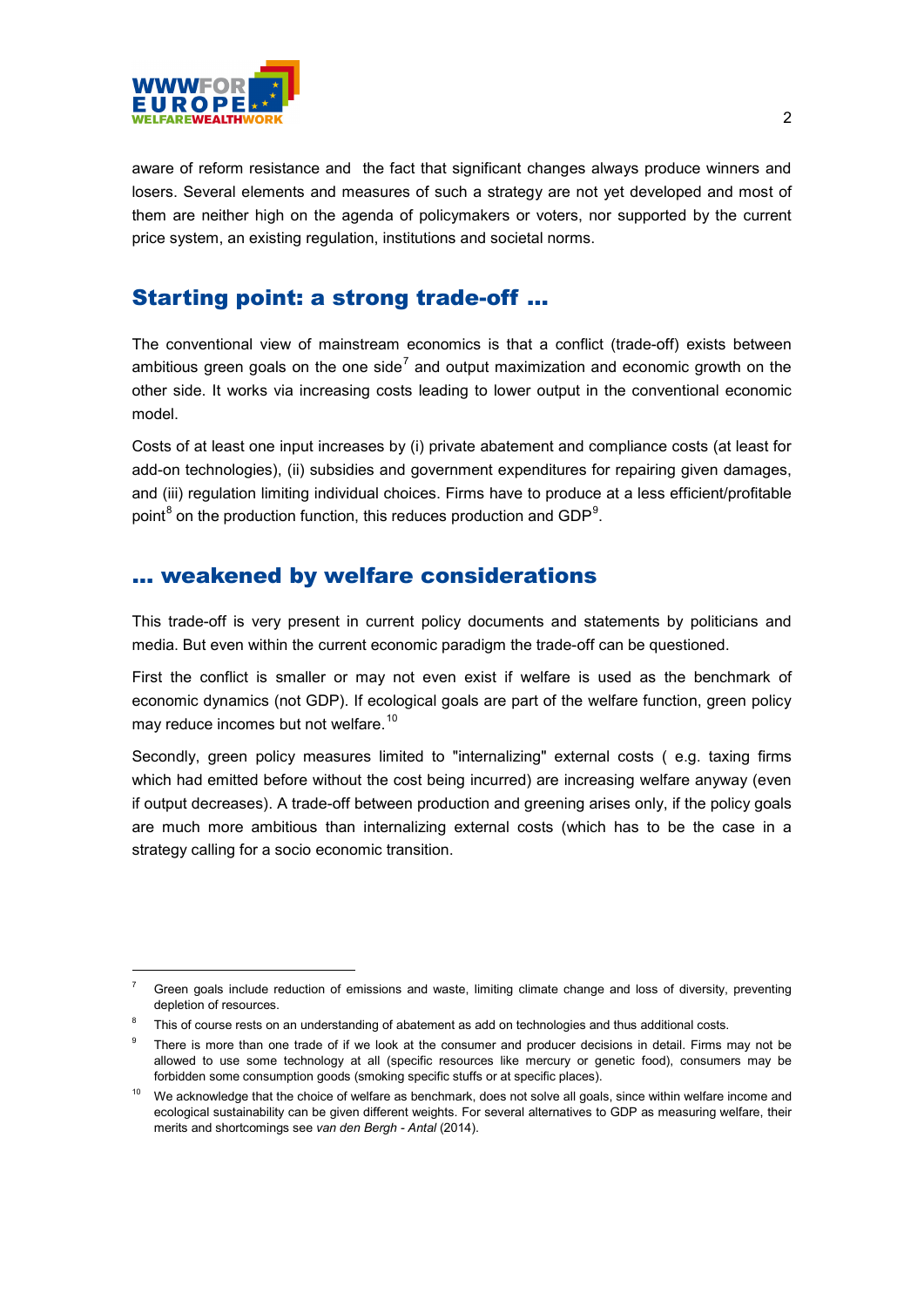

### Shifting the weights within the economic paradigm

Ecological economics - still by and large within the economic paradigm - stresses factors which make an ambitious policy (well beyond internalizing external costs) rational at least because of three facts:

- Sunk cost: existing technologies have sunk costs, which gives them a cost advantage, preventing the switch to cleaner technologies or non-exhaustible inputs at the optimal point of time (from the view of the society).
- Uncertainty and precaution: since there is a lot of uncertainty (about resources but also the impact of emissions), a rational policy should incorporate the precautionary motive. Fewer resources should be used since overuse is more costly than underuse.
- Irreversibility: some changes will from a given point of time become irreversible (extinction of species, exhaustion of resources, climate change).

While ecological economics deals with a situation in which the use of a multitude of resources is possible and many substitution possibilities are available, in this project – driven by the overwhelming evidence of climate change - we need a strategy which respects the absolute boundaries of the planet (global warming, water strategy, bio diversity), acknowledging that a general overuse of resources and not only overuse of a specific resource has to be prevented, and overuse might not be evaluated by antropogen criteria only.

We start from the knowledge that the current state of the affairs is that mankind is on an unsustainable path, and fundamental changes have to be implemented quickly (*IPPC*, 2014), if climate change, the exhaustion of some non-substitutable resources (like water) or biodiversity losses should be prevented. Interventions far above the level of internalizing external costs are necessary. We propose a shift in the perspective which extends the economic paradigm (even beyond ecological economics), and delineate a strategy shifting the trade off into a synergy.

### Towards a paradigmatic shift

A new paradigm does not exist yet, even if there are definitely signs of a paradigm shift (see *Geels*, 2013 *and Fischer-Kowalski - Wiedenhofer*, 2014 (for transitions to new systems). But the following elements might be crucial for the transition of a new paradigm fostering social ecological transition:

- Indicator of performance: from GDP and economic growth to beyond GDP
- From optimization under nearly indefinite variety of resources (and prices reflecting relative scarcity) to absolute boundaries of the planet and non-substitutable resources
- From utility dependent on relative income and consumption (status goods and perspective) to utility depending on own income, aspirations, preferences (developed independently of other's preferences)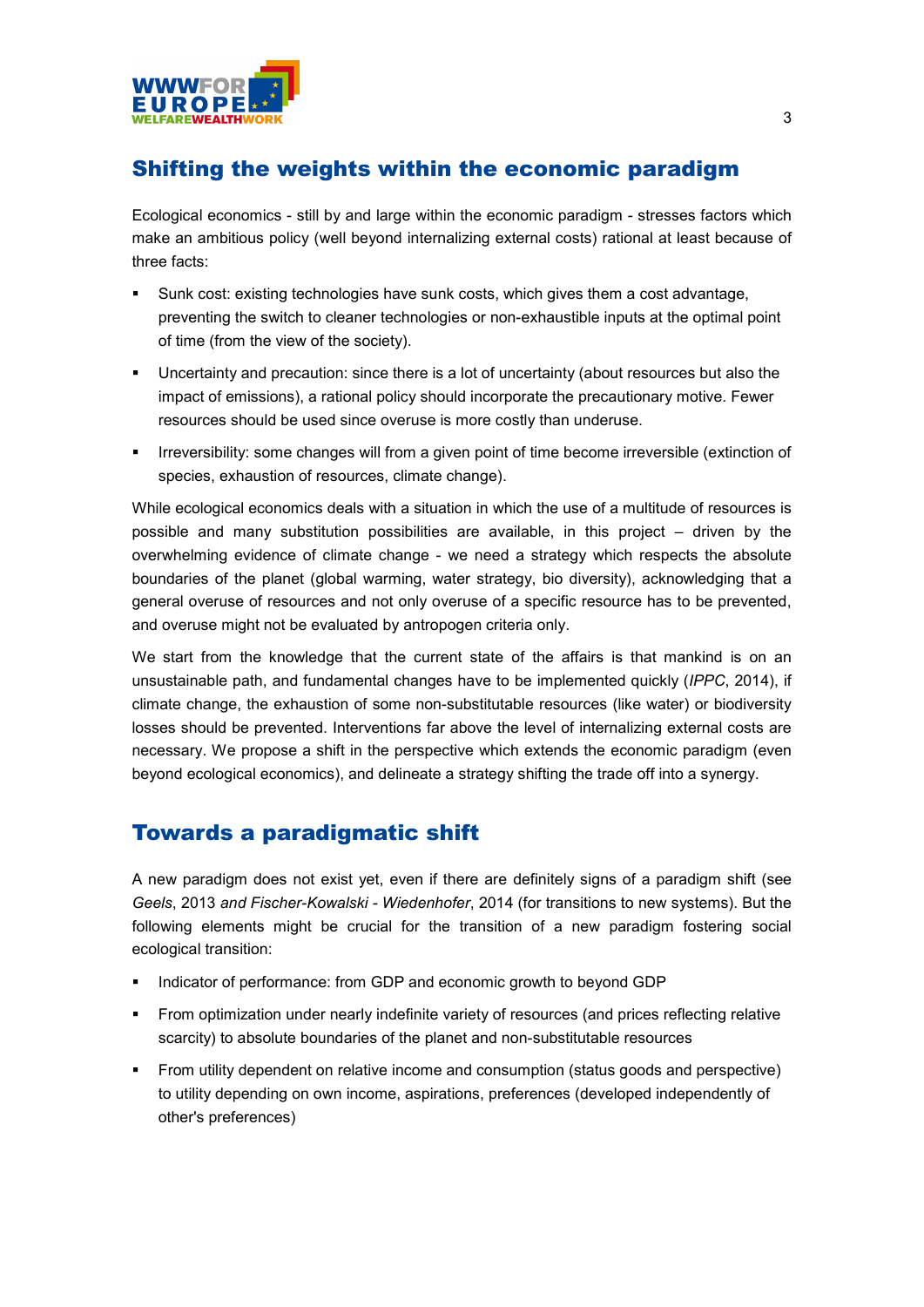

- From welfare as a function of goals (income, employment, health) to wellbeing as a sum of functionings<sup>[11](#page-5-0)</sup> like nutrition, housing, mobility, knowledge, culture
- From an economic paradigm based on flows to a bimodal approach focusing on stocks and flows (which together provide the means to serve the "services" desired)
- From the importance of owning goods to the ability to use them

## The hope for a white knight

Whenever there is a shift to a new paradigm, we do not know its speed and scope. And there are elements we cannot adequately assess. For example there is also the possibility that specific disruptive new technologies might be around the corner<sup>[12](#page-5-1)</sup> which could lead to a significant reduction of material inputs, waste and emissions, like additive manufacturing (3D printing), new materials (advanced polymers) and processes (bio refineries). These technologies will radically impact on the size of firms and (re)regionalization and use of material, it might lower transport costs, consumption of material and energy. If this perspective is correct the main policy strategy for sustainability is to support the (i) development and diffusion of technologies and (ii) to abolish the current outdated infrastructure (in housing, traffic, plants, cities, business models).  $13$ 

In general it is important to use all instruments (prices, emission trading, regulation, public programs) and to foster specifically research in resource and energy saving technologies (directed technology policy; see *Veugelers*, 2014, *Vogel – Kratena - Hranyai* forthcoming). Currently labour productivity increases stronger than energy productivity and only a share of one fifth of innovation projects is directed at reducing material use despite of the fact that the share of materials in costs is as high as the share of labour (*Fischer-Kowalski - Wiedenhofer*, 2014).

New disruptive technologies which reduce the use of fossil fuels dramatically and which have much higher energy and resource efficiency will be implemented faster in dynamic open economies. The strong involvement of government in research and motivation should support the dissemination beyond national borders that some new technologies might not support sustainability if the price system does not give guidance. In general technical progress can be

<span id="page-5-0"></span><sup>&</sup>lt;sup>11</sup> Functionings are achievements of a person i.e actual doings and beings ...like being well nourished, healthy socially integrated and respected (*Sen*, 1993), see *Köppl et al.* (2014).

<span id="page-5-1"></span><sup>12</sup> *Rifkin* (2014), *Köppl – Schleicher* (2014A, 2014B)*, Köppl et al.* (2014)*. See however that disruptive new technologies might go in different directions (and can be used for different purposes conflicting with green goals (like enabling the exploration of fossil resources – oil, coal etc; chemical weapons, drones, genetically modified food). It is a difficult question to which extent governments have to allow new technologies to develop as to allow their biggest potential and to direct the process in the direction needed for sustainability.*

*Europe in general is not leader in disruptive technologies but usually a follower. Maybe the discussion of the direction in which a disruptive technology should be used is easier I this phase of the strategy and the direction could be made a competitive advantage of Europe* 

<span id="page-5-2"></span><sup>13</sup> For a more sceptic view on directed change see *Friesenbichler* (2013).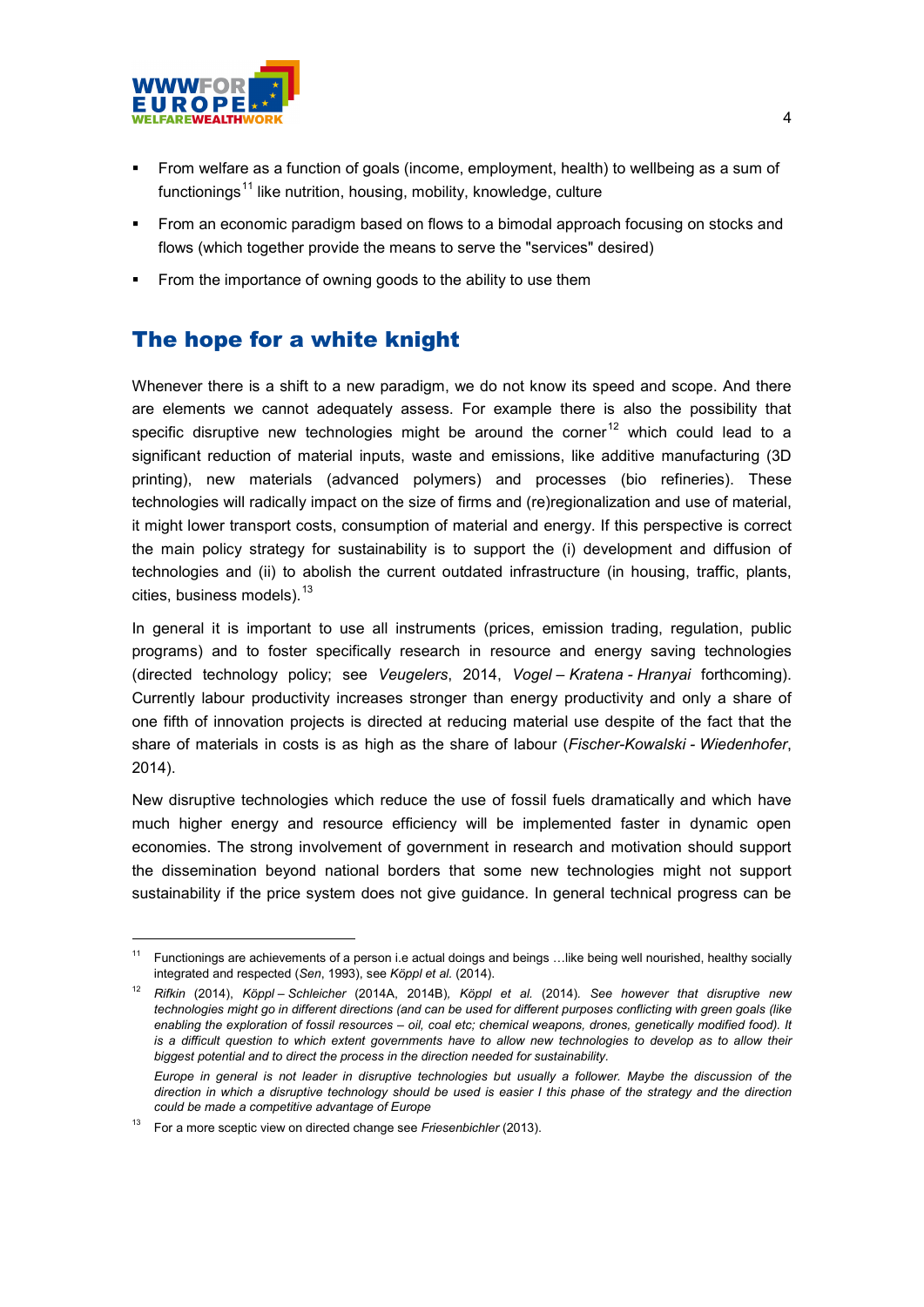

part of the solution, if it fosters energy and resource productivity, and if new technologies use less material and energy, but changes in goals and behaviour and policy will be important too.

# Back to today's facts

But currently emissions are increasing worldwide, accompanied by growth of the world economy at a historically high speed (while Europe is stagnating at the pre crisis output level).

Empirical evidence for a trade-off between dynamics and green goals are the numerous<sup>[14](#page-6-0)</sup>:

- Rare (absolute) decoupling evidence from growth for energy; strong rebound effects due to efficiency gains, low prices of energy and increasing incomes (*van den Berg,* 2011).
- Absolute decoupling of material use of industrialized countries since 1970 (but no strong decrease if imported material is included)<sup>[15](#page-6-1)</sup>
- **Several econometric models**<sup>[16](#page-6-2)</sup> predict reduced growth due to environmental measures

On the political level reform resistance and coordination problems exist:

- Massive interventions of firms and trade organizations against ambitious goals
- Unpopularity of green strategies with voters (opposition to increasing gasoline prices)
- Opposition to "green growth" (calling it a chimera) by environmental minded groups
- Unsolved coordination problems between countries, and specifically between industrialized and emerging countries; conflicts who should curb emissions to which extent and when

Green goals or sustainability implies that the limits of the planet are respected; absolute emissions are significantly reduced, stronger than needed from an individual European perspective as to allow other countries to have more scope and lower costs. Europe has a legacy of having emitted a higher cumulative level of emissions in the past.

<span id="page-6-0"></span> <sup>14</sup> Dynamics as well as green goals are defined in the wwwforeurope vision (*Aiginger et al.*, 2014) and specified in a tentative list of goals. Europe wants to become "a role model for a dynamic, open economic area with internal and ecological sustainability and positive spillovers to neighbours and the world at large".

Dynamics include that a broad set of economic and social values is reached for more and more people and that economic choices are widening. Average incomes are growing slowly, faster in countries and regions with lower per capita income and for individuals with lower incomes. Those wanting to be employed are in general in work, specifically with incentives to be mobile, flexible and open for retraining.

<span id="page-6-1"></span><sup>15</sup> See *Fischer-Kowalski – Wiedenhofer* (2014) and *Weizsäcker – Ayres* (2013)*.* 

<span id="page-6-2"></span><sup>16</sup> *Kratena – Sommer* (2014) show that in a dynamic Keynesian general equilibrium model (with equilibria in the long run but not in the short run) a "classical green tax reform" which taxes production emissions and returns receipts by lowering social contribution, GDP decreases in the short run and long run however by a very small amount, while employment increases at least in the short run. The emission reductions resulting from taxing CO2 in Europe are large (absolute decoupling), but leakages to countries with lower standards and costs occur. In a model in which consumption is taxed and receipts returned by lowering social contributions (called green devaluation by the authors), employment is increasing strongly and continuously and GDP increases. Leakage is prevented since production costs do not raise, but the reduction of emissions is lower.

In general in econometric models the impact of ambitious green policies on growth and even more on welfare depend on the specific definition of the "green instrument" (taxes, emission prices) and the use of its revenues. Some models show trade-offs between green instruments and growth and employment, other win-win strategies, again other different results for the short and long run.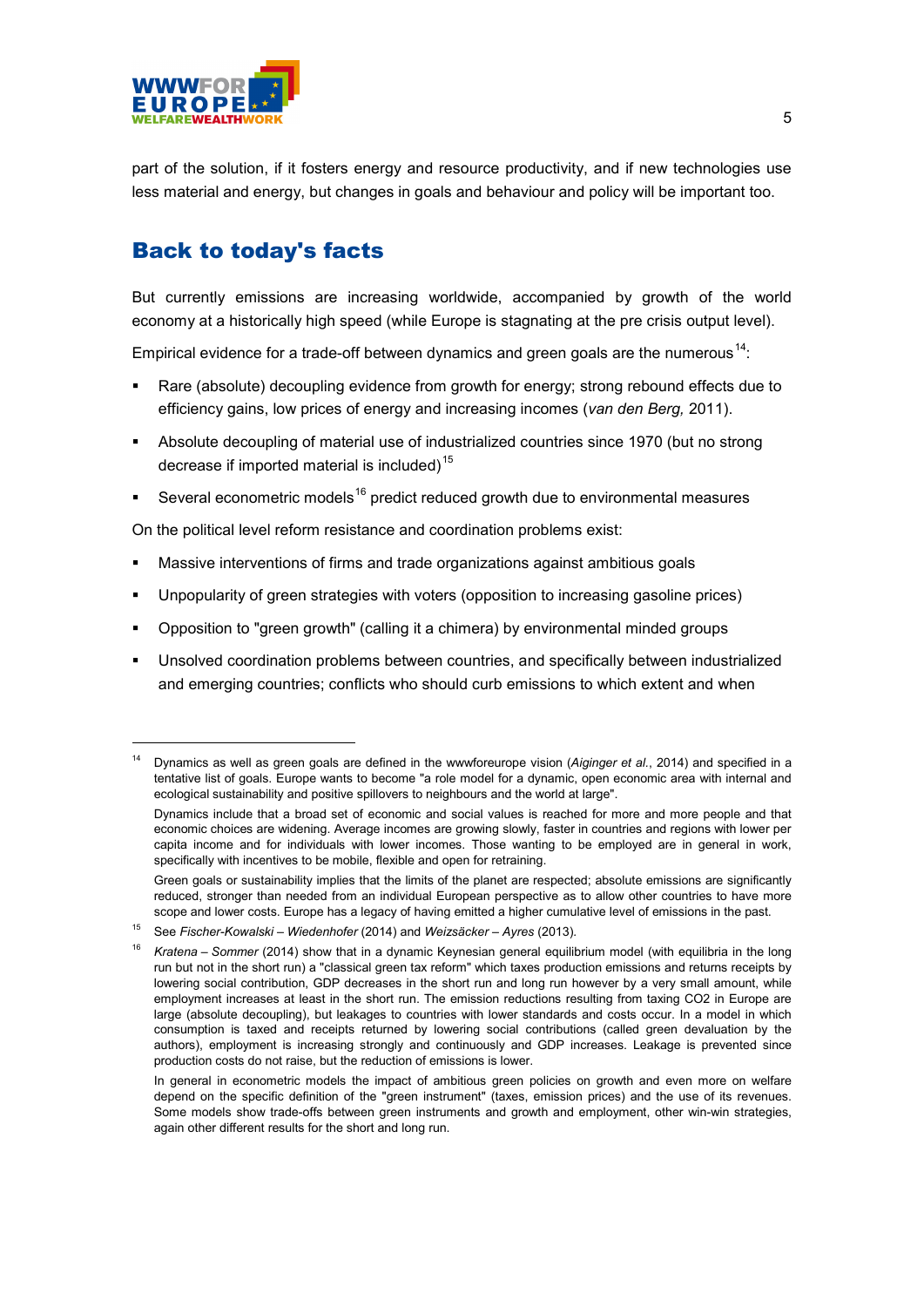

Of course this evidence is provided with the background of low resource prices, inefficient or lacking emission taxing and in an environment with low priority and lacking public discussion on long run goals (in schools and media). Regulation and laws are currently far from using their potential to foster sustainability and to direct change in technology. And econometric model exist in which investment in sustainability foster growth and employment.

# Elements of a strategy (and measures) to mitigate the trade-off

A strategy has to be consistent (in development and application), tough on goals but open for methods, flexible for surprises and readjustment along the given course. It has to mobilize public transport and to be aware of back lashes, leakage and rebounds.

#### **Consistency**

- 1. Go for strong, consistence and predictable policy signals. Set long-run targets, consistent, well-argued and scientifically founded, discussed with broad majority of political spectrum and NGO's aiming at a consensus
- 2. Look for an internationally commitment for a given course with different speeds according to economic situation and starting position; prevent cycles in policy (and prices)
- 3. Make sustainability a cross cutting issue, targeted in all sub policies (incl. industrial policy, regional policy, agricultural policy, education) not only the task of specialists, a minister or general director for environment
- 4. Go for systemic solutions, not punctual interventions (from batteries, to car size and use, grids, last mile, reversed charging)
- 5. Redirect technological progress from the current priority of labour saving to priority of resource efficiency<sup>[17](#page-7-0)</sup>.

#### Tough on goals but open for methods

- 6. Raise standards and regulation early and ambitiously (efficiency standards for housing and offices, efficient spatial planning, carbon free heating); forbid use of fossils for heating in flats and offices (like in Denmark),
- 7. Set broad quantitative long-run targets not measures how to achieve goals, use taxes and regulation to monitor them, on national and international level
- 8. Use a combination of instruments: innovation, regulation, taxes; commit to the use command and control, if targets are not reached.

<span id="page-7-0"></span> <sup>17</sup> See *Fischer-Kowalski* (2011) for the finding that material costs are equal to labour costs, but promotion on efficiency gains focus primarily on the latter (see *Vogel et al.,* 2015 for "biasing" technology progress).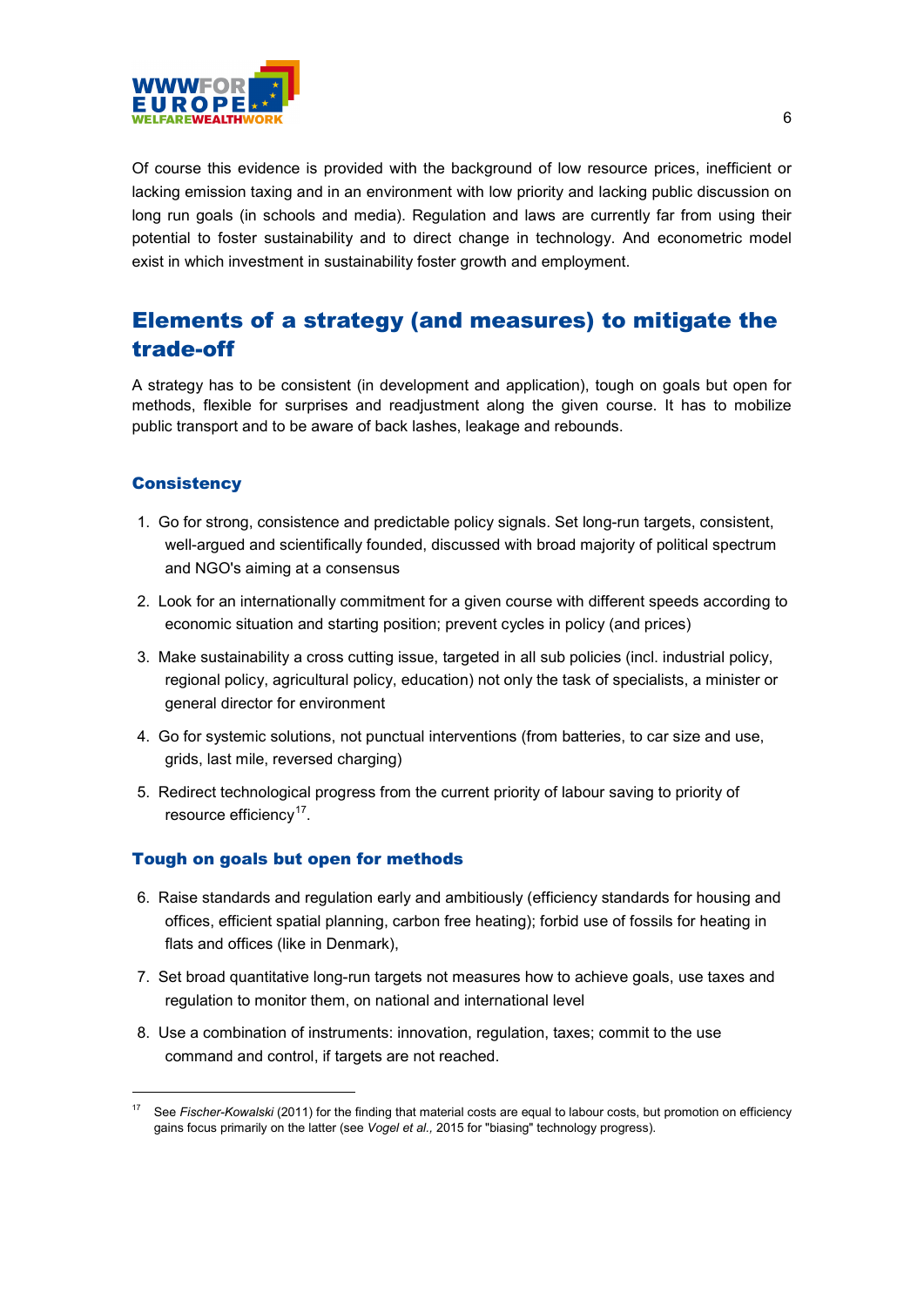

#### Overcome reform resistance of business community, consumers, voters

- 9. Compensate (or overcompensate) environmental taxes by reduction of other taxes (by reducing red tape if necessary)
- 10. Compensate additional regulation needed for green policy by reducing administrative burdens in other sectors and red tape, by public sector reforms
- 11. (Over) compensate green policy related costs for manufacturing by making innovation and training cheaper and more efficient; specifically close deficit of Europe vs. US in R&D, top universities, entrepreneurship
- 12. Reduce distorting subsidies and interventions: eliminate all subsidies for fossil energy, also unconditional subsidies (per square meter, not connected to regional or ecological goals) in the agricultural sector ; cut subsidies specifically in period of low oil prices as to prevent the investment into new plant, building, cars, heating using the outdated technology (making latter change much more expensive)
- 13. Discuss strategy with business in order to get information, to learn how to foster technological change which disruptive technologies are around the corner, but aware that the firms have to increase profits (Rodrik, 2009).

#### Initiate decentralized efforts and public support

- 14. Make sustainability a priority in research and education, a life principle, a community value, in investments of pension funds
- 15. Combine green ambitions with social inclusiveness (lower income spread, better and more equal early education, eliminate inheritance of education and life chances; thus increasing growth and competitiveness according to WWWforEurope definition<sup>[18](#page-8-0)</sup>
- 16. Be aware that with lower growth in industrialized countries and wider income dispersion the relation of inherited wealth to life time income increases
- 17. Develop a strategy for sharing/renting instead of buying; make overproduction, overuse, idle capacities a "no go",
- 18. Support and encourage local initiatives looking for new models, with emphasis on reuse, repair, recycling and organisations to foster sustainability<sup>[19](#page-8-1)</sup>

#### Prevent carbon leakage and rebound effects

19. Shift incentives (subsidies and taxes) as well as regulation from production to consumption<sup>[20](#page-8-2)</sup>; specifically make use of green devaluation (taxing carbon emissions in

<span id="page-8-2"></span><span id="page-8-1"></span><span id="page-8-0"></span> <sup>18</sup> *Aiginger - Bärenthaler-Sieber - Vogel* (2013).

<sup>19</sup> See *Kaphengst – Velten* (2014) for the role of rural cooperatives.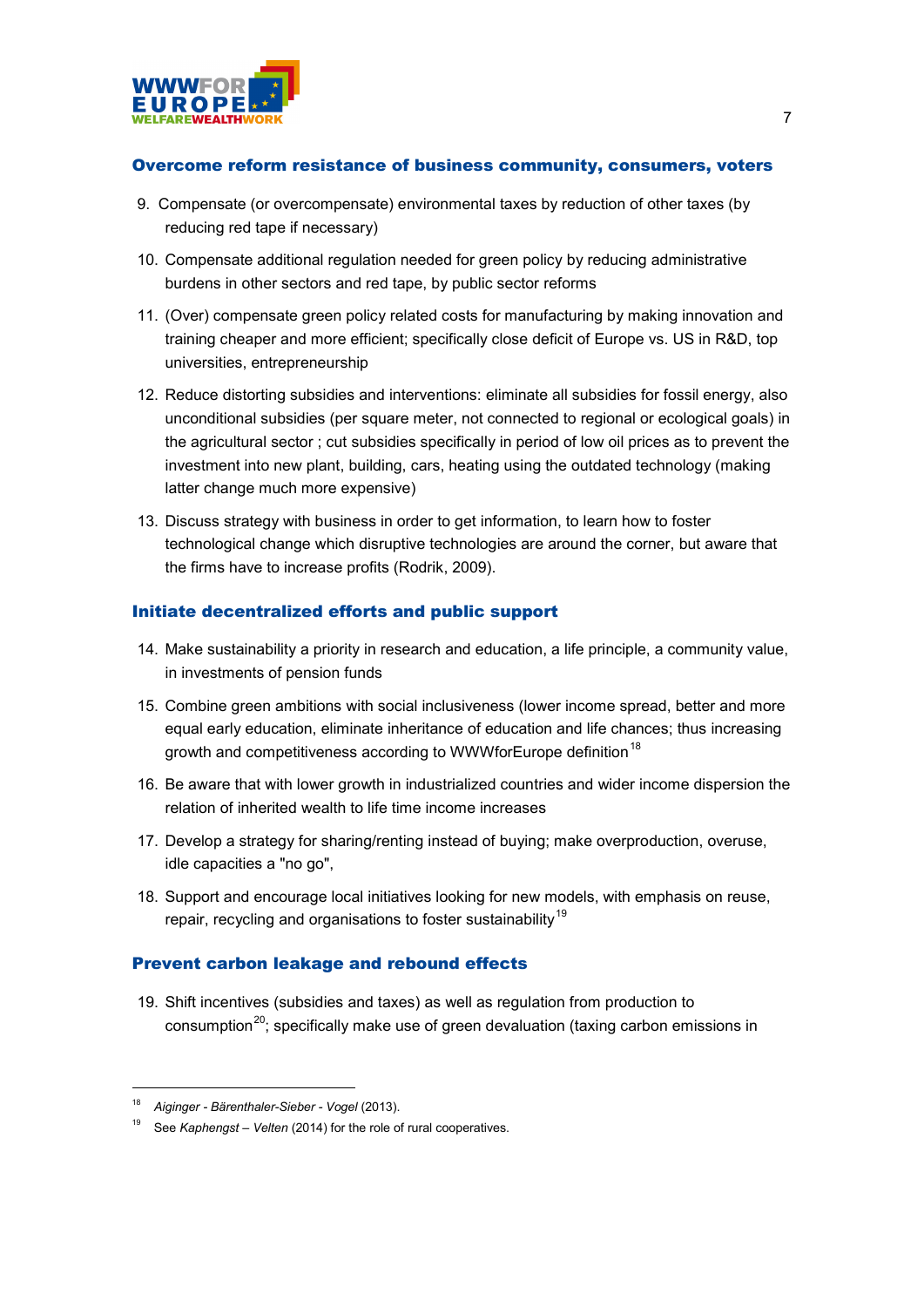

consumption instead of production and using the tax receipts for lowering taxes on labour); but be careful that this does not lead to trade wars

20. Make clear that resource prices will rise definitely stronger than other prices<sup>[21](#page-9-0)</sup>, if not by market forces than by increasing taxes consistently; prevent rebound effects by regulation

<sup>&</sup>lt;sup>20</sup> See the model of green devaluation (*Kratena - Sommer*, 2014) for the merit of taxing consumption and its shortcoming.

<span id="page-9-0"></span><sup>21</sup> See *Fischer-Kowalski – Wiedenhofer* (2014) that prices of materials should be increased always by productivity gain of last year.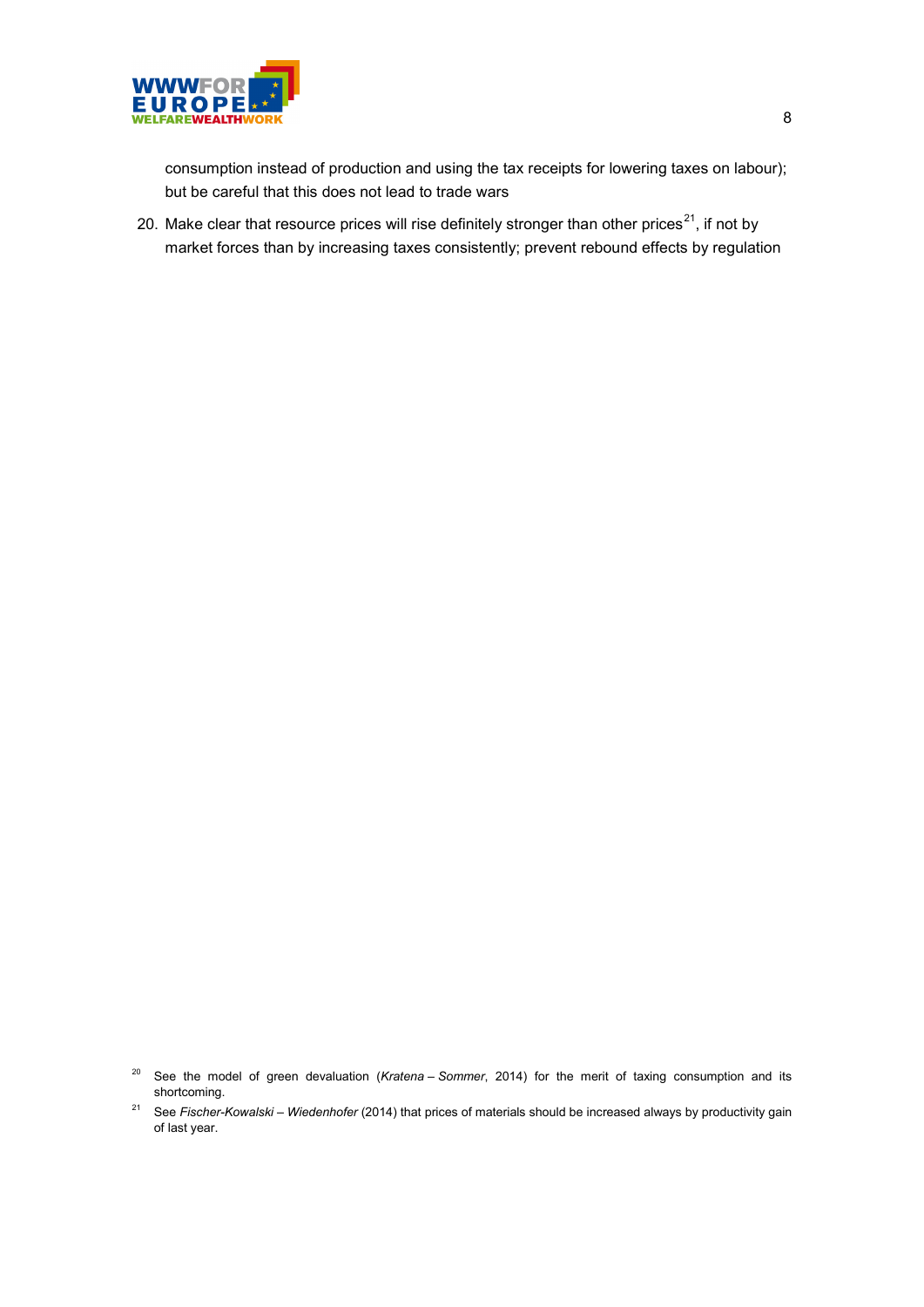

### Summary

#### Putting the trade-off into a new perspective

It is naïve to deny a potential trade-off between an ambitious green policy and economic dynamics under a static economic perspective (maximizing profits and GDP growth). Any market intervention (specifically those beyond internalizing external costs) switches input prices, narrows down choices and shifts production away from "optimum". The trade-off is somewhat lower if we (i) switch from output maximization to the perspective of welfare (as combination of goals), if we define welfare as a set of functionalities (needs like nutrition, housing, mobility), or if (ii) innovation is "directed" to reducing resource use (instead of increasing labour productivity) ex ante or if we switch to a dynamic perspective with changing preferences, behaviour, regulation, innovation and new technologies.

But a trade-off exists, and can be demonstrated by policy documents or lobbying efforts, in voter's opposition to taxes on emissions and new standards. Interventions to promote ecological sustainability needs more regulation, changes in prices and taxes, redirecting technological chance. These interventions have to be well communicated and systemic, additional burdens and regulation should to be compensated by changes which mobilize entrepreneurship, commitment and personal choices, by reducing red tape and other restrictions.

#### A strategy has to be developed

It is one of the defining characteristic of this project to mitigate the trade-off between dynamics and ecological sustainability or even to transform it into a synergy by a strategy, in specific a strategy which takes into account also social goals, conflicting interests and reform resistance**.**

A global, consistent, systemic strategy will prove difficult, but it is necessary and feasible, given the importance of the sustainability goals, path dependency, irreversibility phenomena and the absolute limits of the planet. The uncertainty about the effects of climate change and loss of biodiversity advises to adhere to the precautionary principle of moving rather fast. The large differences in incomes and preferences call for some flexibility in operation, but compatible with a shared long run commitment.

Pillars of such a strategy are (i) consistency (based on long run targets and directed technological change), (iii) toughness on goals but openness for methods and differences in preferences, (iv) communication with stakeholders and lowering the burden of change. The strategy should be coordinated with the strategy to attain social objectives be aware of leakage, rebound and lobbying efforts. Since it is not only necessary to define a strategy but also to make it operational and to stick to it, it is essential to look for support by the public, consumers, institutions and business with a strong role of experts, technology and education.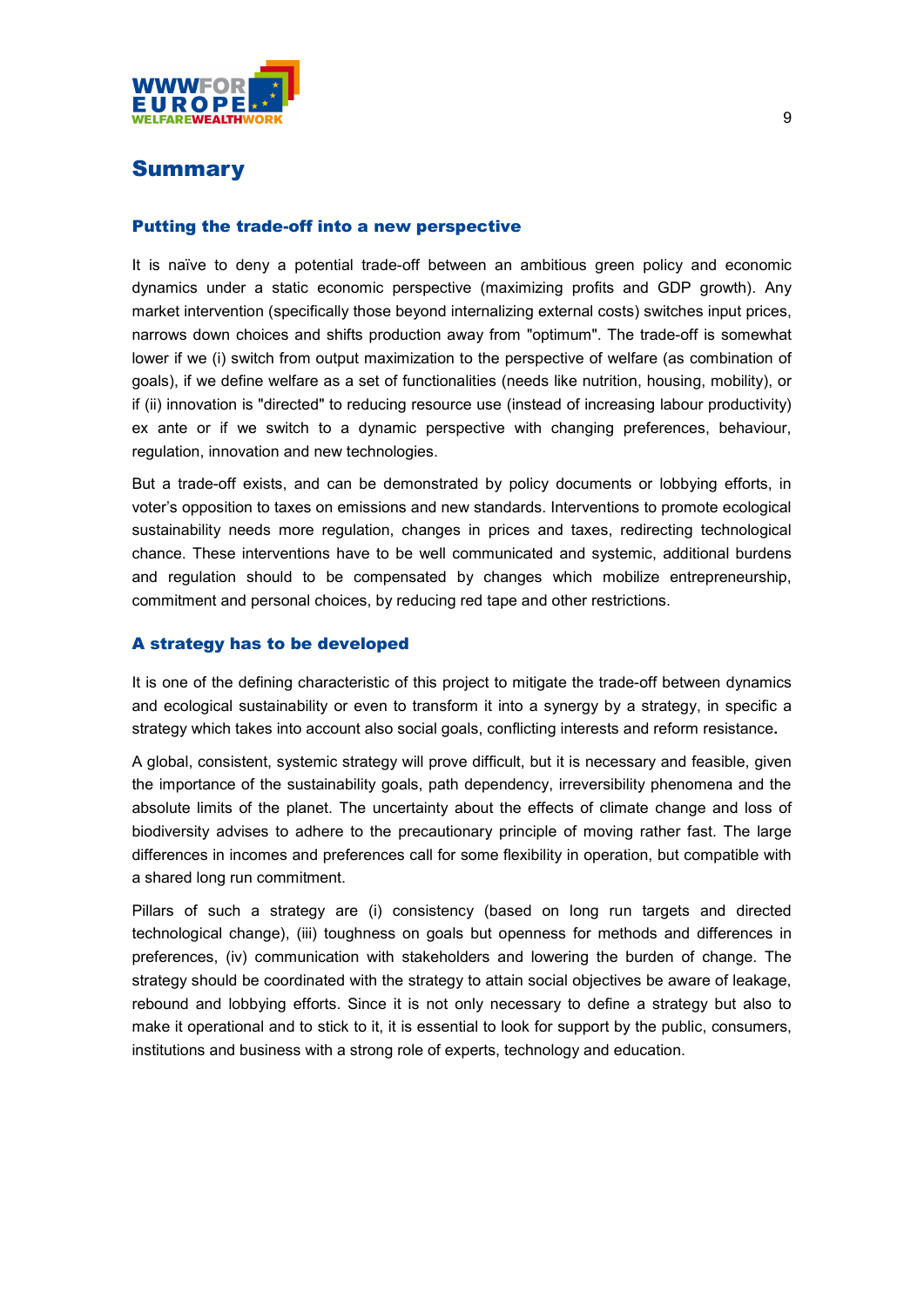

#### Difference in methods and speed

Climate change(and other environmental issues) as well as economic dynamics are global problems. Given the starting position the regional strategies, preferences and opportunities will be different but some consensus on a common path is needed. Given the technological opportunities, it is necessary that high income and frontier technology countries take the lead in developing new sustainable technologies, independent of the fact how small or large their current contribution to emissions is or which share they contribute to the growth of emissions. The dissemination of clean technologies has to be fostered and leakages to locations with lower standards should be prevented by international agreements and programs. However, the start of new technologies and its first learning phase will be in industrialized countries (in parallel to higher wages, prohibition of child labour and social norms in the past which all developed in countries even if poverty or child labour was already lower here.

It is important to realize that such a strategy for turning the trade off into a synergy has to be developed under a great uncertainty about technology, policy measures and their effectiveness. Feasibility and speed of changes in the behaviour of consumers and firms are uncertain, and government failures are as likely as market failures.

#### Parallels to the "social question"

The optimism that a synergy can be developed out of a trade-off, draws support from the fact that in the past it was possible to dissolve the trade-off between social ambitions on the one hand and productivity (and growth) by "welfare regimes". The costs of social inclusion in the European Welfare State did not prevent dynamics of countries and well defined competitiveness in the past; an activating social policy and good institutions are seen as growth enhancing and promoting "high road competitiveness" today (see *Hemerijck,* 2014; *Giddens*, 2006; *Aiginger - Bärenthaler-Sieber - Vogel*, 2014). A complicating problem in the case of sustainability is that in this case absolute boundaries exist which have to be taken into consideration.

#### Postscripts on urgency and on the long run

Some conclusions seem to be less controversial than others. Firstly, eliminating subsidies for fossil energy and preventing the overuse of commons and resources (water) should be implemented without delay (specifically in a period of extremely low oil prices); this reduction of subsidies has multiple dividends, reducing path dependency and lock in position, lowering starting cost for new technologies, reducing public deficits and debt; however we know that each subsidy will be adamantly defended by its clientele and some might have to be compensated for low income earners by tax credits or reductions.

Secondly, the infrastructure (housing, transport, electricity grids) Europe will build in the next decade will decide about the long chances to limit climate change. Thirdly the relation of the issue addressed here (making sustainability compatible with dynamics) should not be considered as isolated from other issues specifically to make the societies more inclusive, reducing poverty and striving for an open society.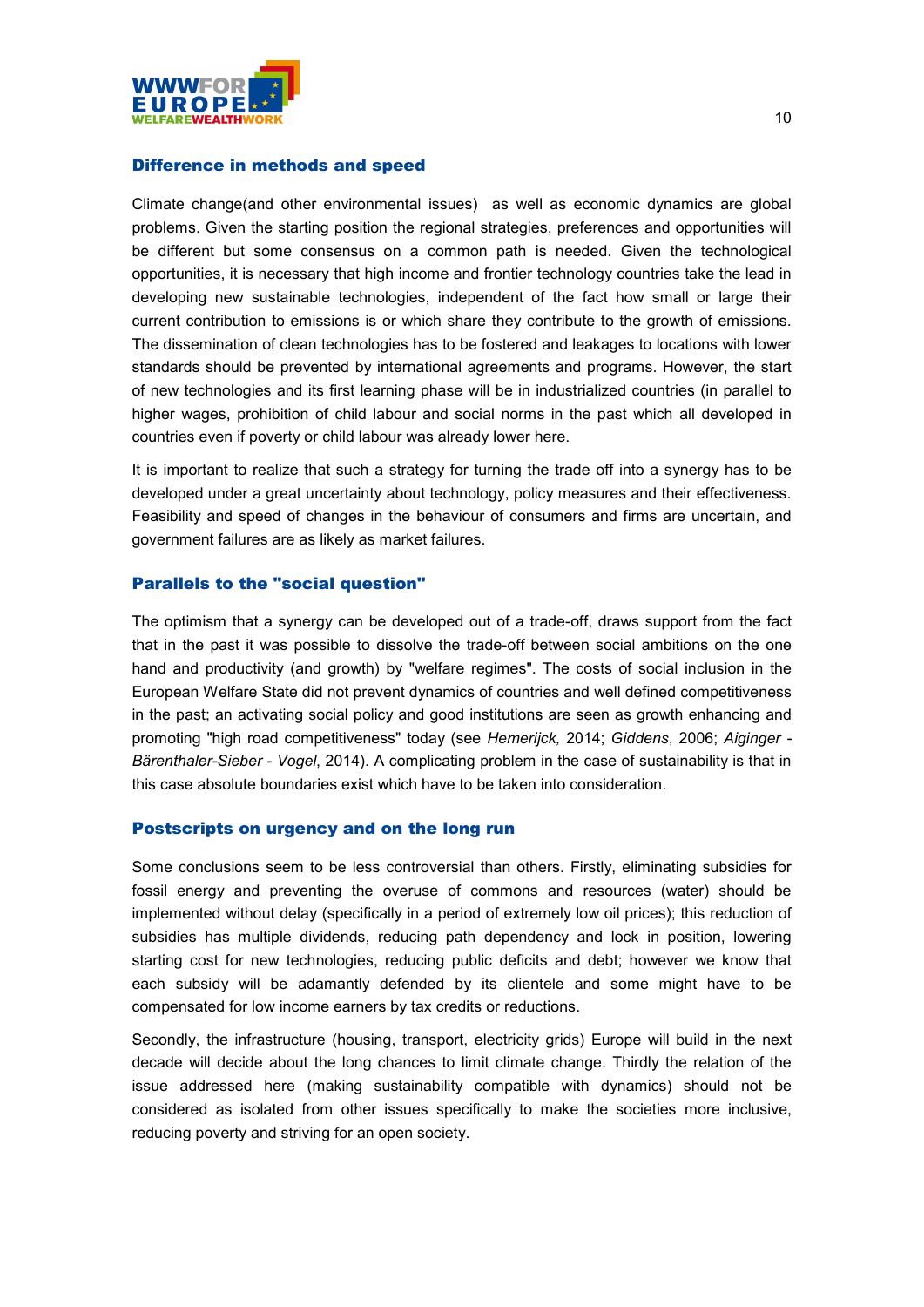

And finally, a strategy that makes dynamics compatible with ecological sustainability is important as well for societies catching up and striving for growing incomes, as well as for regions and groups with decreasing marginal utility of incomes. All countries but specifically those with high per-capita income and low income growth should go for welfare goals rather directly using broader indicator systems and paying lower attention to GDP growth<sup>[22](#page-12-0)</sup>.

And it is crucial to distinguish between the medium run (10 to 20 years) and the long run (2050 and beyond) strategies. In the medium run growth is necessary to reduce unemployment, to finance the welfare and pension systems, to reduce poverty, to provide capabilities and choices, and even to enable investment in new technologies and renewable resources). In the long run the dependence of employment, capabilities and welfare on growth should be decreased.

### References

- Acemoglu, D., Aghion, P., Bursztyn, L., Hemous, D., "The Environment and Directed Technical Change". American Economic Review 102, pp. 131-166.
- Aiginger, K., Bayer, K. Kratena, K., Schratzenstaller, M., Tichy, G., Weiss, T. (WIFO), Towards a vision for Europe in 2050, mimeo, April 2014.
- Aiginger, K., Bärenthaler-Sieber, S., Vogel, J., Competitiveness under New Perspectives, WWWforEurope Working Paper no 44, October 2013.
- Ambec, S., Cohen, M.A., Elgie, S., Lanoie, P., 2013. The Porter Hypothesis at 20: Can Environmental Regulation Enhance Innovation and Competitiveness? Rev Environ Econ Policy 7, 2–22. doi:10.1093/reep/res016
- Antal, M., Green goals and full employment: Are they compatible? In: Ecological Economics, 107, pp. 276– 286, 2014.

doi: 10.1016/j.ecolecon.2014.08.014

- Bayer, K., Implementation of the wwwforeurope transition strategy; institutional set up and conflict resolution, Vienna 2015
- Cooper, S., Dröge, S. (Climate Strategies), ETCLIP The Challenge of the European Carbon Market: Emission Trading, Carbon Leakage and Instruments to Stabilise the CO2 Price. Carbon Leakage from the EU's Energy-Intensive Industries – A Study of Steel, Cement and Pulp & Paper, WIFO Monographie, 8/2011.
- Dutz, M., Sharma, S., Green growth, technology and innovation. Policy Research Working Paper 5932, The World Bank, 2012.
- Fischer-Kowalski, M., Analyzing sustainability transitions as a shift between soci-metabolic regimes, Environmental Innovation and Societal Transitions, 2011 (1). <http://www.sciencedirect.com/science/article/pii/S2210422411000153>
- Fischer-Kowalski, M., Wiedenhofer, D., An optimal policy mix for resource use, WWWforEurope Policy Brief, Issue 5, September 2014. [http://www.foreurope.eu/fileadmin/documents/pdf/Policybriefs/WWWforEurope\\_PB\\_no05\\_D204.1.pdf](http://www.foreurope.eu/fileadmin/documents/pdf/Policybriefs/WWWforEurope_PB_no05_D204.1.pdf)

<span id="page-12-0"></span>See the a-growth perspective of van den Berg (2011).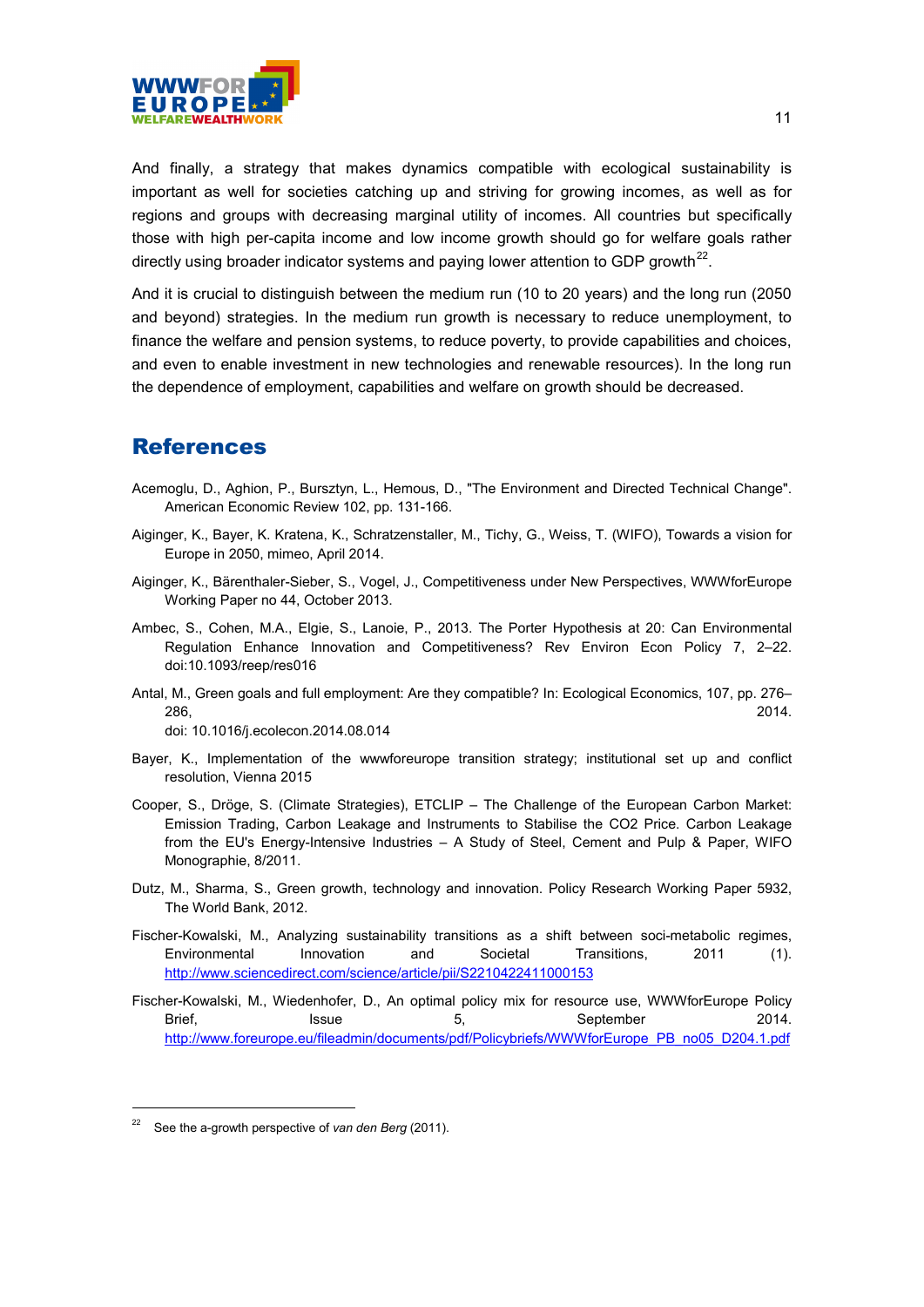

- Friesenbichler, K., Innovation in the energy sector, WWWforEurope Working Papers, Issue 31, Number of Pages: 106, July 2013. [http://www.foreurope.eu/fileadmin/documents/pdf/Workingpapers/WWWforEurope\\_WPS\\_no031\\_MS](http://www.foreurope.eu/fileadmin/documents/pdf/Workingpapers/WWWforEurope_WPS_no031_MS50.pdf) [50.pdf](http://www.foreurope.eu/fileadmin/documents/pdf/Workingpapers/WWWforEurope_WPS_no031_MS50.pdf)
- Geels, F. W., The impact of the financial-economic crisis on sustainability transitions: Financial investment, governance and public discourse, WWWforEurope Working Papers, Issue 39, September 2013. [http://www.foreurope.eu/fileadmin/documents/pdf/Workingpapers/WWWforEurope\\_WPS\\_no039\\_MS](http://www.foreurope.eu/fileadmin/documents/pdf/Workingpapers/WWWforEurope_WPS_no039_MS205.pdf) [205.pdf](http://www.foreurope.eu/fileadmin/documents/pdf/Workingpapers/WWWforEurope_WPS_no039_MS205.pdf)
- Giddens, A., Diamond, P., Liddle, R. (eds.), Global Europe, Social Europe, Polity Press, Cambridge, United Kingdom, 2006.
- Gillingham, K., Kotchen, M.J., Rapson, D.S., Wagner, G., 2013. "Energy policy: The rebound effect is overplayed". Nature 493, 475–476. doi:10.1038/493475a.
- Gillingham, K., Rapson, D., Wagner, G., 2014. The Rebound Effect and Energy Efficiency Policy.
- Greening, L.A., Greene, D.L., Difiglio, C., 2000. "Energy efficiency and consumption the rebound effect — a survey". Energy Policy 28, 389–401. doi:10.1016/S0301-4215(00)00021-5.
- Hallegate, S., Fay, M., Vogt-Schilb, A., Green Industrial Policies When and How. Policy Research Working Paper 6677, The World Bank, 2013.
- Hallegate, S., Heal, G., Fay, M., Treguer, D., From Green to Green Growth a Framework. National Bureau of Economic Research, Working Paper 17841, 2012..
- Hemerijck, A., Social Investment and the European Monetary Union, WWWforEurope, Lecture Series, 2014, http://www.foreurope.eu/index.php?id=878&L=0
- IPPC (Intergovernmental Panel on Climate Change), Clamte Change 2014, Synthesis Report, 2014.
- Jaffe, A.B., Palmer, K., 1997. Environmental Regulation and Innovation: A Panel Data Study. The Review of Economics and Statistics 79, 610–619.
- Kaphengst, T., Velten, E., Energy transition and behavioural change in rural areas The role of energy cooperatives, WWWforEurope Policy Brief, Issue 60, April 2014. [http://www.foreurope.eu/fileadmin/documents/pdf/Workingpapers/WWWforEurope\\_WPS\\_no060\\_MS](http://www.foreurope.eu/fileadmin/documents/pdf/Workingpapers/WWWforEurope_WPS_no060_MS26.pdf) [26.pdf](http://www.foreurope.eu/fileadmin/documents/pdf/Workingpapers/WWWforEurope_WPS_no060_MS26.pdf)
- Kettner, C., Köppl, A., Stagl, S., Sekulova, F., Towards an Operational Measurement of Socio-ecological Performance. WWWforEurope Working Paper No. 52, 2014. [http://www.wifo.ac.at/jart/prj3/wifo/resources/person\\_dokument/person\\_dokument.jart?publikationsid](http://www.wifo.ac.at/jart/prj3/wifo/resources/person_dokument/person_dokument.jart?publikationsid=47154&mime_type=application/pdf) [=47154&mime\\_type=application/pdf](http://www.wifo.ac.at/jart/prj3/wifo/resources/person_dokument/person_dokument.jart?publikationsid=47154&mime_type=application/pdf)
- Köppl, A., Schleicher, S. (2014A), Energieperspektiven für Österreich. Teilbericht 1: Zielorientierte Strukturen und Strategien bis 2020, Wien, 2014.
- Köppl, A., Schleicher, S. (2014B), Energieperspektiven für Österreich. Teilbericht 2: Zielorientierte Strukturen und Strategien bis 2030, Wien, 2014.
- [Köppl,](http://multi-science.metapress.com/content/?Author=Angela+K%c3%b6ppl) A., [Kettner,](http://multi-science.metapress.com/content/?Author=Claudia+Kettner) C., [Kletzan-Slamanig,](http://multi-science.metapress.com/content/?Author=Daniela+Kletzan-Slamanig) [D., Schleicher,](http://multi-science.metapress.com/content/?Author=Stefan+Schleicher) S., [Damm,](http://multi-science.metapress.com/content/?Author=Andrea+Damm) [A., Steininger,](http://multi-science.metapress.com/content/?Author=Karl+Steininger) K., [Wolkinger,](http://multi-science.metapress.com/content/?Author=Brigitte+Wolkinger) B.[,](http://multi-science.metapress.com/content/?Author=Hans+Schnitzer) [Schnitzer,](http://multi-science.metapress.com/content/?Author=Hans+Schnitzer) H., [Titz,](http://multi-science.metapress.com/content/?Author=Michaela+Titz) M., [Artner H.,](http://multi-science.metapress.com/content/?Author=Heidemarie+Artner) [Karner, A., Energy Transition in Austria: Designing Mitigation](http://multi-science.metapress.com/content/?Author=Heidemarie+Artner)  Wedges, Energy&Environment Vol. 25/2, 2014.
- Kratena, K., Sommer, M., Policy implications of resource constraints on the European economy, WWWforEurope, Policy Brief, Issue 6, November 2014.
- OECD: do environmental policies matter for productivity growth,
- OECD: myth of green regulation (Kozlik)
- OECD Economc policy refroms 2015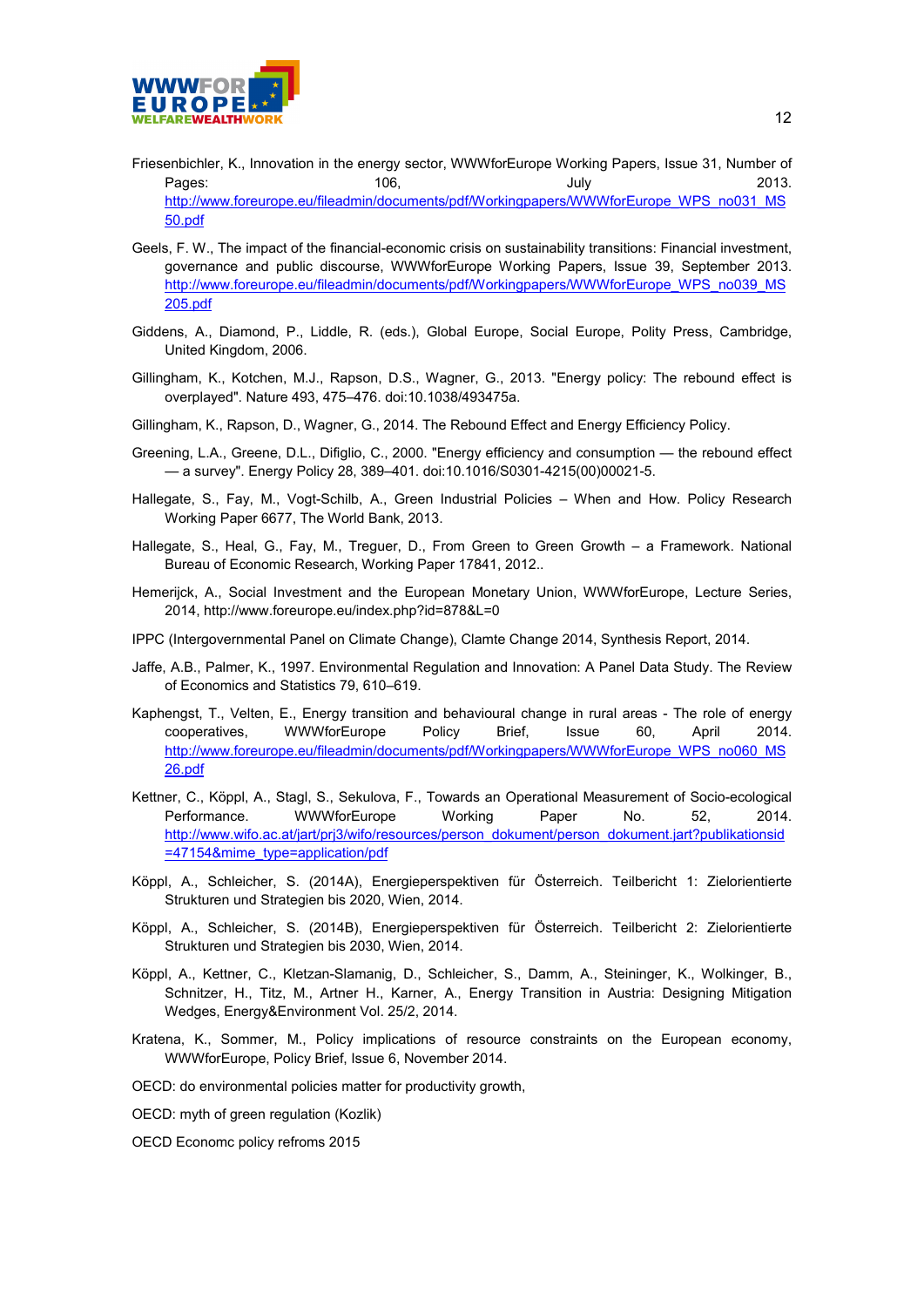

Porter, M.E., 1991. America's Green Strategy. Scientific American 264, 168.

- Porter, M.E., van der Linde, C., 1995a. Toward a New Conception of the Environment-Competitiveness Relationship. Journal of Economic Perspectives 9, 97–118. doi:10.1257/jep.9.4.97.
- Porter, M.E., van der Linde, C., 1995b. Green and Competitive: Ending the Stalemate. Harvard Business Review 73, 120–134.
- Rifkin, J., The Zero Marginal Cost Society: The internet of things, the collaborative commons, and the eclipse of capitalism, Palgrave Macmillan, 2014.
- Rodrik, D., Green Industrial Policy, 2013, mimeo.
- Rodrik, D., Industrial Policy: Don'T Ask Why, Ask How, Middle East Development Journal, June 2009, Vol. 01, No. 01, pp. 1-29. (doi: 10.1142/S1793812009000024)
- Rodrik, D., Industrial policy for the twenty-first century, Paper prepared for UNIDO, September 2004. [http://www.hks.harvard.edu/fs/drodrik/Research%20papers/UNIDOSep.pdf.](http://www.hks.harvard.edu/fs/drodrik/Research%20papers/UNIDOSep.pdf)
- Schneider, F. et al. (2014), The EU's Energy and Climate Policy A Threat to Our Industries? Alpbach, 27.08.2014.
- Sen, A., Equality of What? In: McMurrin (ed.), Tanner Lectures on Human Values, Cambridge: Cambridge University Press, 1980.
- Sen, A., Resources, Values and Development, Oxford: Basil Blackwell, 1984.
- Sen, A., Commodities and capabilities, Elsevier, 1985.
- Sen, A., K., Capability and well-being, in: Nussbaum, M., Sen, A. K. (Eds.), The quality of life, Oxford: OUP, 1993.
- Sen, A., Development as freedom, Oxford University Press, 2001.
- Sorrell, S., 2007. The Rebound Effect: an assessment of the evidence for economy-wide energy savings from improved energy efficiency. UKERC.
- Sorrell, S., Dimitropoulos, J., Sommerville, M., 2009. Empirical estimates of the direct rebound effect: A review. Energy Policy 37, 1356–1371. doi:10.1016/j.enpol.2008.11.026.
- Van den Bergh, J., Energy Conservation More Effective with Rebound Policy, Environmental and Resource Economics, 48, 2011, pp.43-58.
- Van den Bergh, J., Antal, M., Evaluating Alternatives to GDP as Measures of Social Welfare/Progress, WWWforEurope Working Papers, No. 56, March 2014. [http://www.foreurope.eu/fileadmin/documents/pdf/Workingpapers/WWWforEurope\\_WPS\\_no056\\_MS](http://www.foreurope.eu/fileadmin/documents/pdf/Workingpapers/WWWforEurope_WPS_no056_MS211.pdf) [211.pdf](http://www.foreurope.eu/fileadmin/documents/pdf/Workingpapers/WWWforEurope_WPS_no056_MS211.pdf)
- Van der Ploeg, R., Withagen, C., "Green Growth, Green Paradox and the global economic crisis". Environmental Innovation and Societal Transition, 6, pp. 116-119.
- Veugelers, R., What innovation policies for ecological transition? Powering the green innovation machine, WWWforEurope Working Paper, Issue 73, December 2014.
- Vogel, J., Kratena, K., Hranyai, K:, "The bias of technological change in Europe", WWWforEurope Working Papers, 2015, forthcoming.
- Weizsäcker, E.U., Ayres, R.U., Boosting resource productivity: Creating pingpong dynamics between resource productivity and resource prices. Environmental Innovation and Scoietal Transitions, 9, pp. 48-55, 2013.
- Zachmann, G., Edward Calthrop, E., Riess, A..D., Kolev, A., Investment and growth in the time of climate change, Bruegel, 14th June 2012.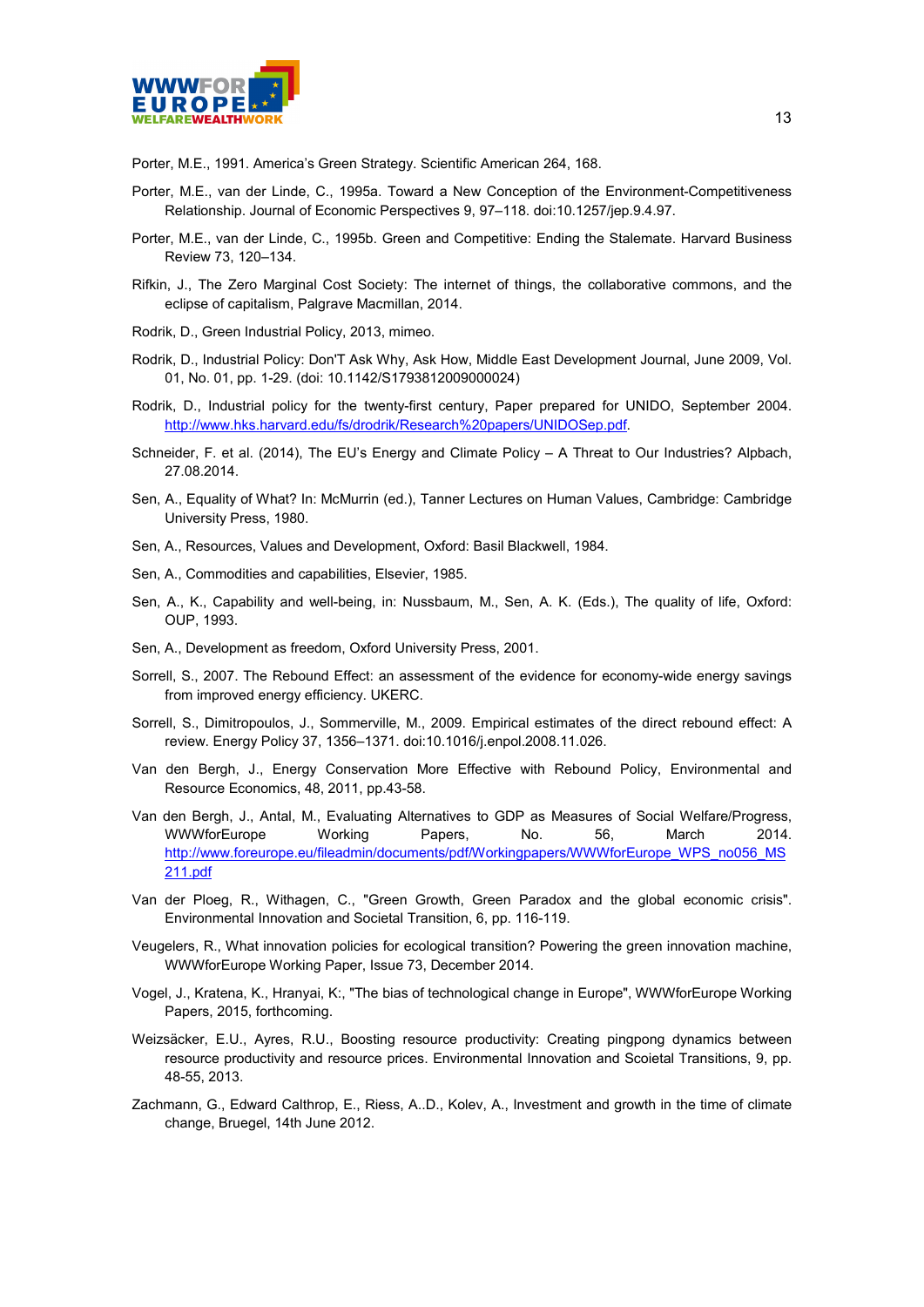

# Appendix 1: A strategy of limiting carbon leakage

If ambitious green standards are set in one country, leading to higher production costs, this may involve the relocation of production into a country with lower standards. In the worst case this leads to lower production in the ambitious country and higher emission worldwide, a phenomenon called "carbon leakage" though it can refer to the variety of emissions.

Carbon leakage can be prevented (reduced) by the following measures:

- Raising international standards simultaneously or at least step by step (with difference across countries regarding starting situation (GDP per head, past emissions). Standards could be different according to development (GDP/capacity) but with dynamic predetermined steps of narrowing differences
- Shifting regulation from production to consumption
- Making it obligatory for multinational firms to provide comparable statistics about emissions in different plants (in all annual reports)
- Making it obligatory to use best technology used in one plant of a firm in all plants (maybe after some period); make carbon leakage a subject in international investment agreements (TIIP), green investment strategies
- Going for technological change in which innovation reduce the use of energy and material, but also improves capital and labour productivity and higher quality products

In general most empirical studies<sup>[23](#page-15-0)</sup> show that carbon leakage is empirically limited to energy intensive industries. These are specifically difficult to relocate in the short run, and in the long run investment decision are dependent not on production costs in the narrow sense, but on the availability of natural resources, the dynamics of long run demand (long term growth of "the market") and transport facilities (ports, railroads).

From the global welfare point of view higher standards in rich countries are needed to boost the speed of innovation at all production sites. As a parallel to the labour input, rich countries have absolutely higher wages, but these are compensated by higher labour productivity. Countries with higher energy prices empirically have higher energy productivity (see Europe and spec Switzerland relative to US) $^{24}$  $^{24}$  $^{24}$ .

<span id="page-15-0"></span> <sup>23</sup> *Cooper and Dröge* (2011).

<span id="page-15-1"></span><sup>24</sup> *Zachmann* (2012).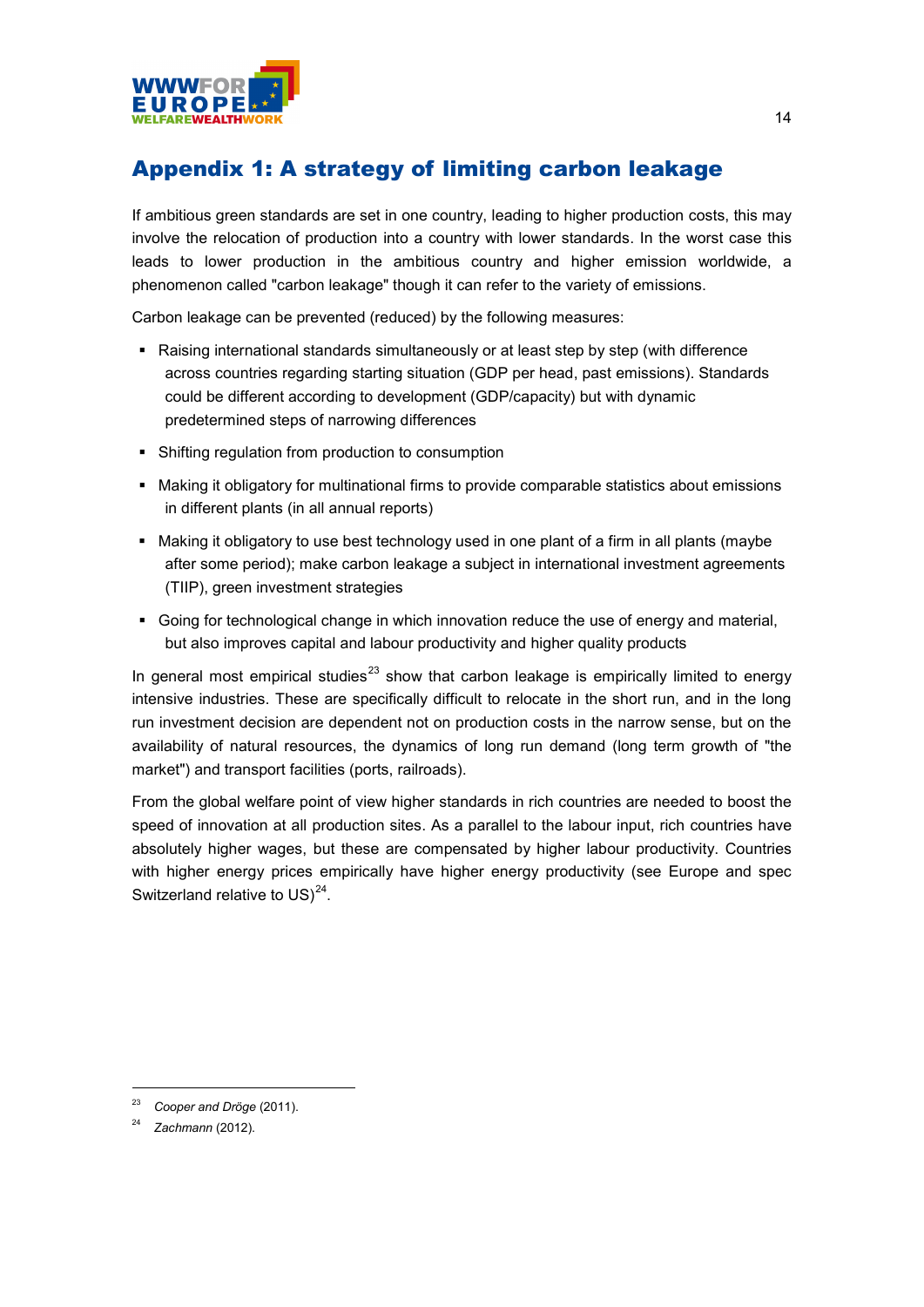

# Appendix 2: The Porter Hypothesis on Environmental Regulation & Innovation

#### Claudia Kettner

A traditional argument against environmental regulation is the associated costs and the resulting loss of international competitiveness. In 1991, Porter challenged the assumption of this inherent trade-off between economic growth and environmental concerns stating that "Strict environmental regulations do not inevitably hinder competitive advantage against foreign rivals; indeed, they often enhance it" (*Porter*, 1991, p. 168). Strict, well-designed regulation incentivises innovation and thus contributes to improving the competitiveness of firms. This synergetic perspective of environmental regulation and economic performance has become known as the "Porter hypothesis".

Based on anecdotic evidence, *Porter and van der Linde* (1995a) stipulate that environmental regulation can be beneficial for economic performance as it

- 1. serves as a signal for technological improvements,
- 2. increases corporate awareness that might deliver benefits (if focused on gathering information),
- 3. creates investment security for environmental investments, and
- 4. incentivises innovation.

According to *Porter and van der Linde* (1995a, 1995b) environmental regulation does not only induce innovation that reduces the cost of compliance with environmental standards, but it can also deliver "innovation offsets", environmental benefits AND improvements of the product and/or the production process, that offset the cost of the regulation. In some cases the innovation offsets might even overcompensate the costs. Innovation can, however, not "always completely offset the cost of compliance, especially in the short term before learning can reduce the cost of innovation based solutions" (*Porter and van der Linde*, 1995a, p. 100).

In the literature, three different types of the Porter hypothesis are differentiated<sup>[25](#page-16-0)</sup>:

- the "narrow" version of the Porter hypothesis, stating that *certain forms* of environmental regulation incentivise innovation;
- the "weak" version of the Porter hypothesis, stating that environmental regulation incentivises only environmental innovation but needs not improve firms' competitiveness; and
- the "strong" version of the Porter hypothesis, stating that environmental regulation incentivises innovation in a way so that the benefits ultimately outweigh the costs.

<span id="page-16-0"></span> <sup>25</sup> This distinction dates back to *Jaffe and Palmer* (1997).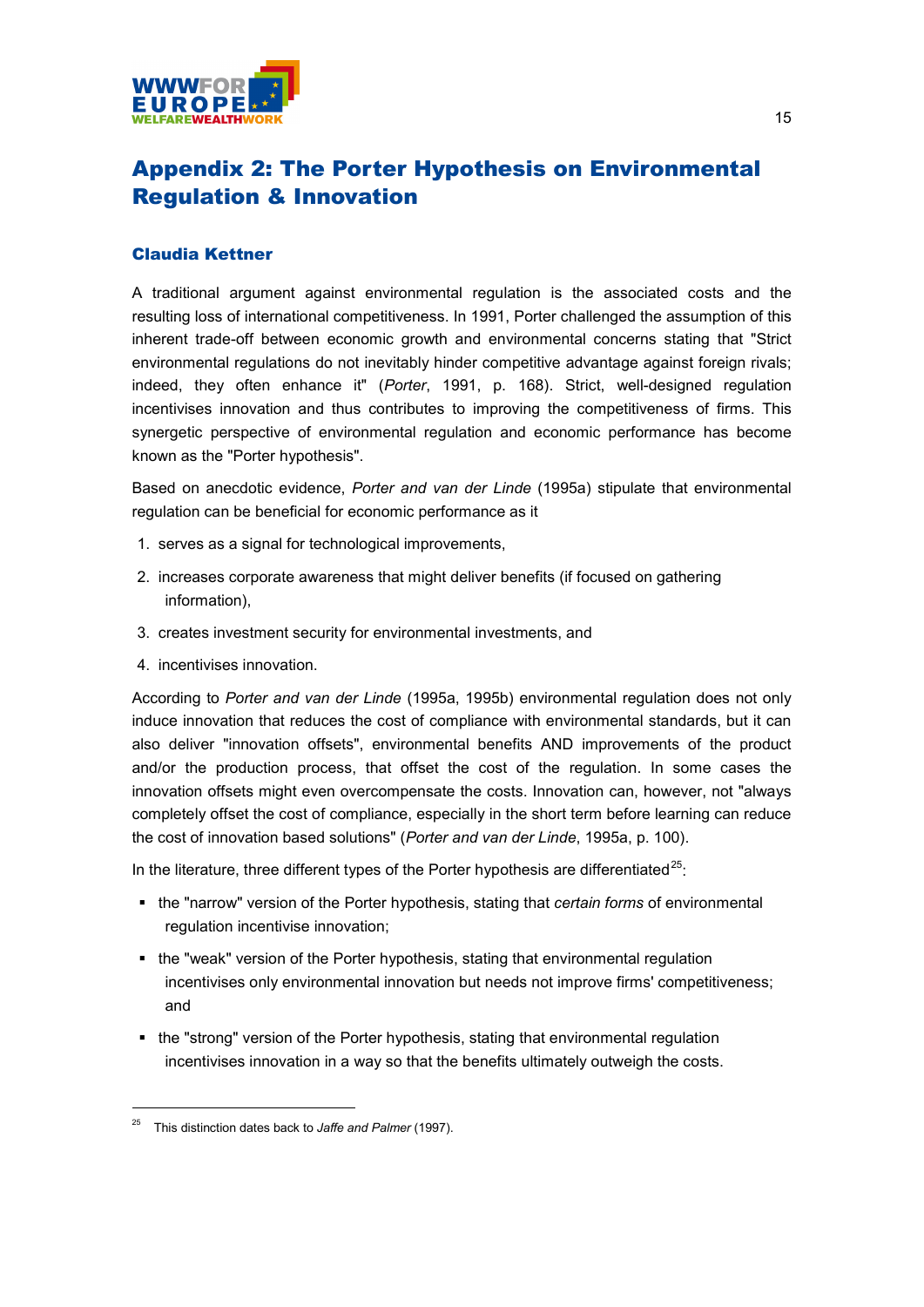

*Ambec et al.* (2013) provide an overview of empirical evidence on the Porter hypothesis. With respect to the "weak" version of the Porter hypothesis, the literature generally points towards a positive effect of environmental regulation on environmental innovation, albeit the magnitude of the effect varies. Studies that assess the relationship between environmental performance and economic performance deliver mixed evidence.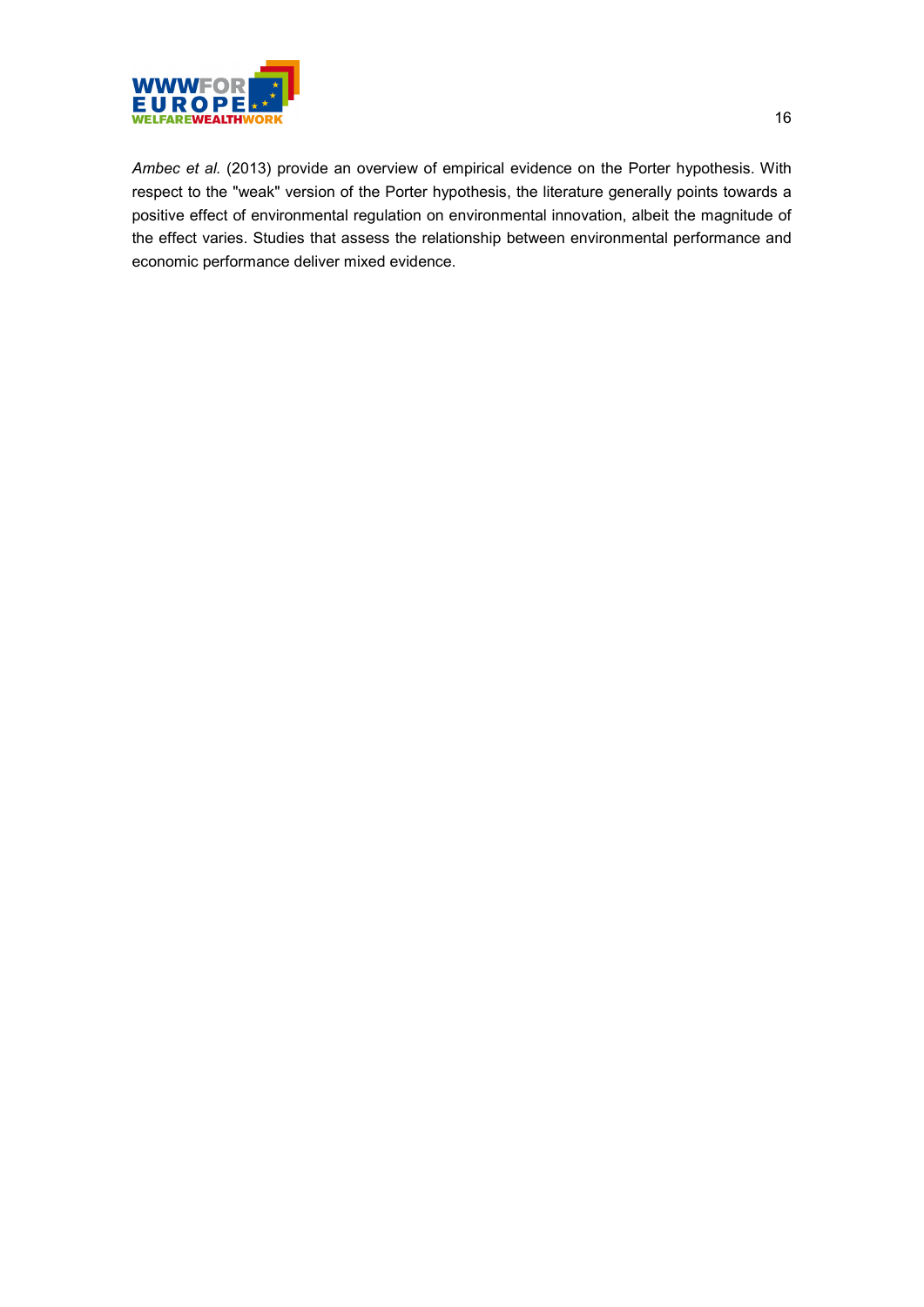

# Appendix 3: The Rebound Effect, its component and estimates about the size

#### Claudia Kettner

The *rebound effect* refers to offsets in resource efficiency improvements, most notably in the area of energy use. Depending the magnitude of the rebound effect, two different outcomes can occur: 1. Efficiency gains are diminished due to the rebound effect. This outcome is also referred to as 'take-back'-effect. 2. All efficiency gains are set-off due to the rebound effect and eventually more resources are used; this outcome is also referred to as 'back-fire' or 'Jevons Paradox'<sup>[26](#page-18-0)</sup>.

The total rebound effect can be decomposed into four different effects *(e.g. Gillingham et al.*, 2013):

- Direct rebound effect: Technological change directed at energy efficiency reduces the costs of a given energy service, which in turn increases the demand for this service. An improvement of the efficiency of cars, for instance, would ceteris paribus imply lower costs of driving a car and therefore the number of kilometres driven would rise.
- Indirect rebound effect: The money saved due to resource saving technological change is spent on other products (income effect).
- Macro-economic growth effect: Economic growth might be fostered due to higher resource efficiency in turn leading to higher resource use.
- Macro-economic price effects: Reduced demand for a particular resource in one country might reduce world market prices and hence lead to increased consumption in other parts of the world.

The size of the rebound effect and its relevance in the real world are a subject of scientific debate (e.g. *Gillingham et al.*, 2013; *Sorrell*, 2007). Recent reviews of the empirical literature on the rebound effect include *Gillingham et al.* (2014), Greening et al. (2000) and *Sorrell et al*. (2009). In the studies reviewed by Greening et al. (2000), the estimated size of the rebound effect ranges e.g. between 5% and 12% for residential lighting and between 10% and 30% for the transport sector; Gillingham et al. (2014) report similar effects. The review by *Sorrell et al.* (2009) identifies broader ranges (5% - 87%) for personal automotive transport: In the studies reviewed by Greening et al. (2000), the estimated size of the rebound effect ranges e.g. between 5% and 12% for residential lighting and between 10% and 30% for the transport sector; Gillingham et al. (2014) report similar effects. The review by *Sorrell et al.* (2009) identifies broader ranges (5% - 87%) for personal automotive transport.

<span id="page-18-0"></span> <sup>26</sup> William Stanley *Jevons* (1865) was the first to note that improvements in energy efficiency may increase the energy consumption of an economy, using increased coal consumption due to cost reductions resulting from the introduction of the steam engine as example.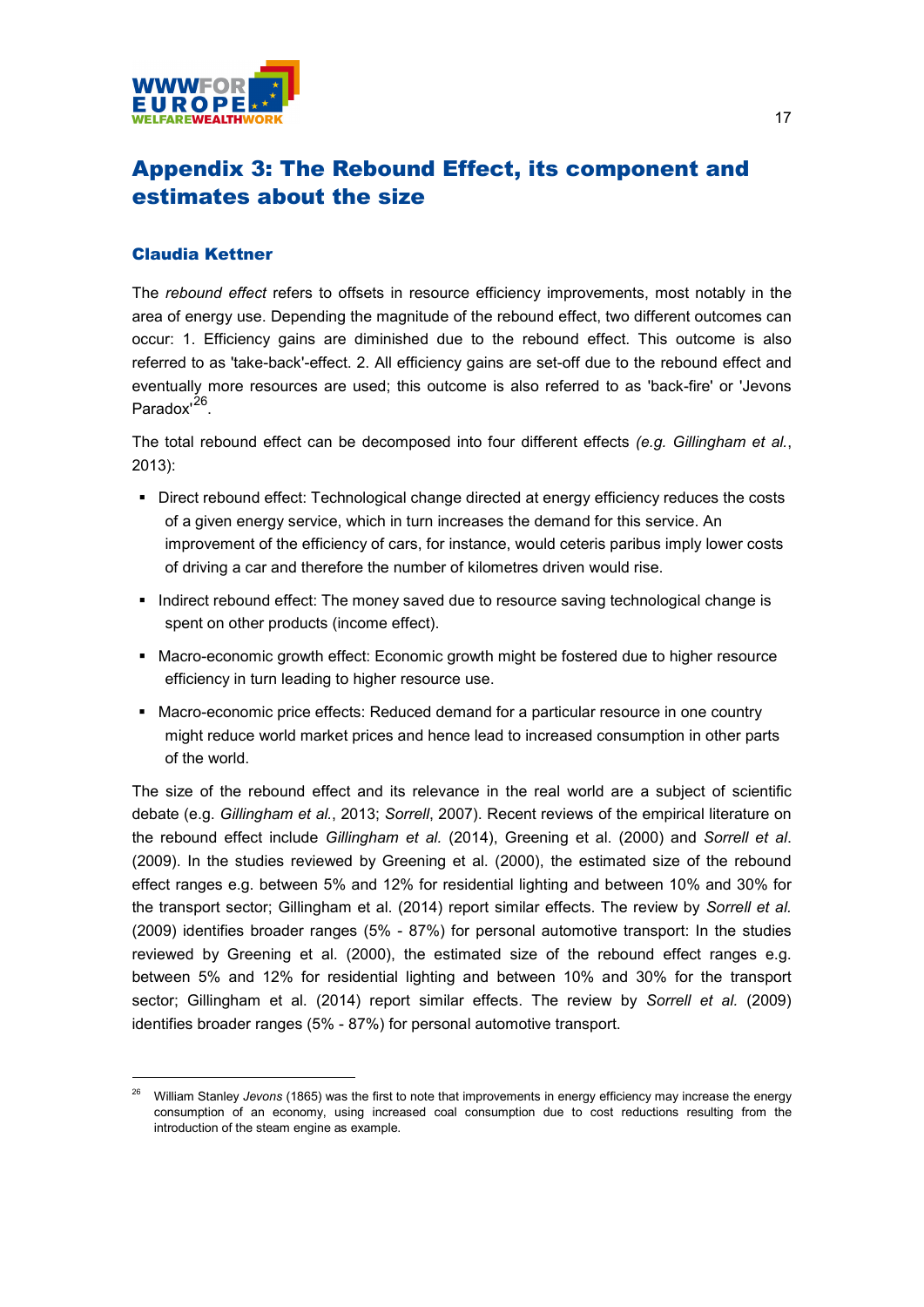

# Appendix 4: The Stern Review on the Economics of Climate Change

#### Teresa Bauer

The Stern Review on the economics of climate change was released by Nicholas Stern for the British Government in 2006. The issue of the report is to discuss the impact of climate change on world´s economy. Stern describes climate change as one of the greatest market failures with a global range and a long-term impact. The conclusion of the report is that strong, early and global action is needed so that its benefits can outweigh the costs of not acting.

Since the industrial revolution earth has warmed by half degree and moderate predictions forecast a rise of the average temperature by another 2 - 3°C within the next fifty years due to emissions driven by economic growth. Hence the transition to a low carbon-society is crucial and it brings a lot of challenges but also offers new opportunities for growth due to the establishment of new technologies or sectors and efficiency gains. Gaining a comparative advantage and taking a leading position in low-carbon technologies / markets will ensure the future growth of a region and will inspire other regions to invest in green markets as well.

Stern´s economic model predicts without a change of current policies an average reduction in global per capita consumption of 5% now and forever due to the risks and costs of climate change<sup>27</sup>; in contrast, investments to avoid the worst results of climate change are calculated with around 1% of annual global GDP<sup>[28](#page-19-1)</sup> by 2015. Therefore the trade-off between low-carbon policies and economic growth seems to diminish if all consequences of climate change are considered like extreme weather, rising sea levels, declining crop yields, rising migration flows.

Stern pleads for a strong mitigation policy which can reduce most of the risks. But until mitigation policy shows success adaptations to climate change are necessary. Furthermore Stern´s essential policy elements to reduce emissions are:

- **Carbon pricing**: putting an appropriate price on carbon through taxes, trading or regulation to internalize its externality effect and avoid free-riding
- **Technology policy**: although the private sector plays the major role in R&D and technology diffusion, the government should promote and support new technologies
- **Removal of barriers to behavioral change** (lack of reliable information, transaction costs): through regulatory measures like minimum standards, information policies, education

<span id="page-19-0"></span> $27$  The calculation of the impact of climate change and its mitigation/prevention costs are subject to uncertainties (technology inventions in future, human behavior) and assumptions (discount rate, degree of climate change, evaluation of social instabilities, extreme weather events, economic categories considered etc.). Hence results differ between studies. For example, models which assume a global warming of 5-6°C estimate a 5-10% loss of global GDP (see *Nordhaus and Boyer*, 2000) and models assuming a warming of 2-3°C estimate a loss of 2-3% of global GDP (see *Tol*, 2002). The costs for developing countries are in all cases higher than for developed ones.

<span id="page-19-1"></span><sup>&</sup>lt;sup>28</sup> Investments to stabilizing emissions around 550ppm CO<sub>2</sub> (equivalent) range from -1% net gains to +3,5% of GDP.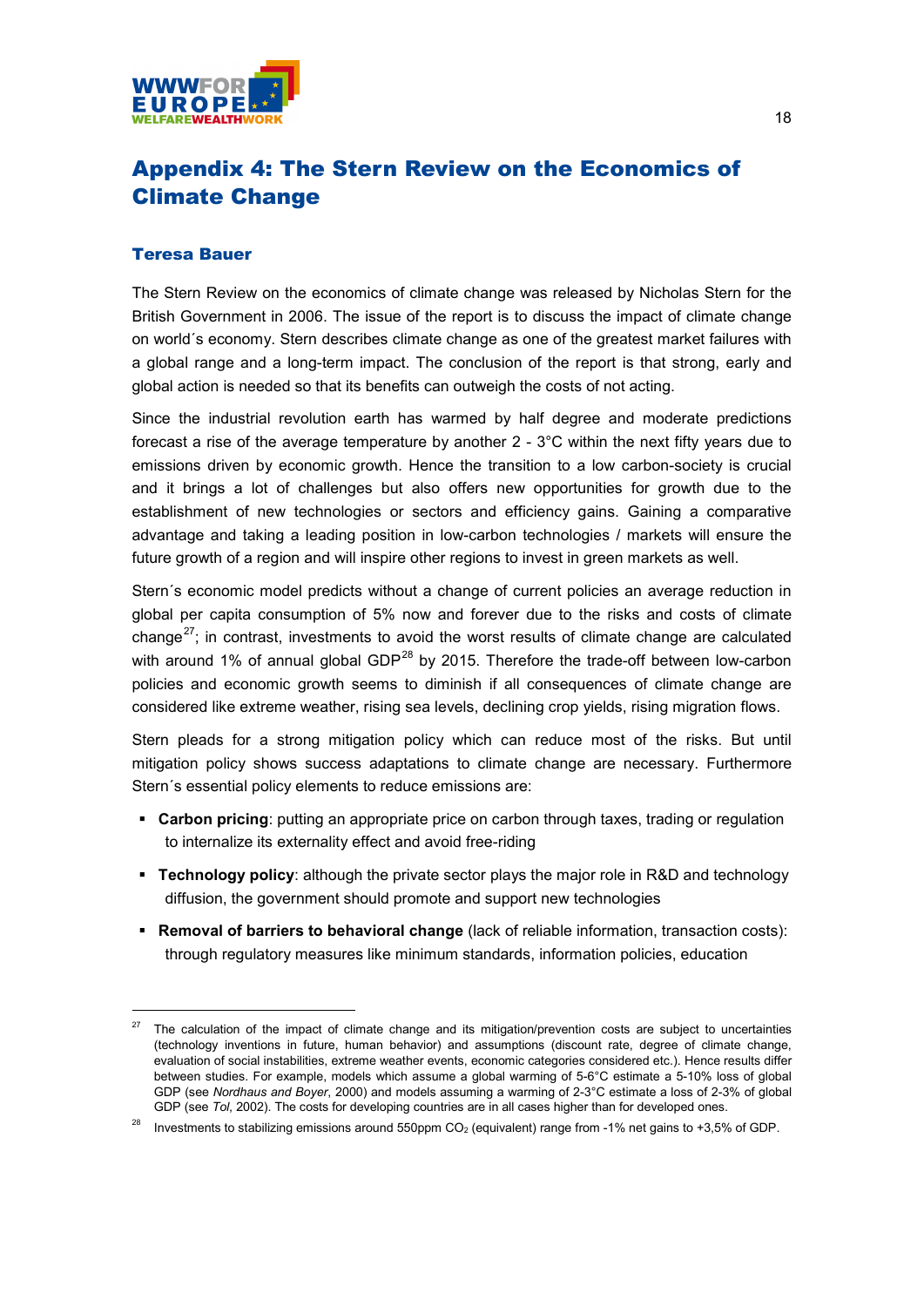

The Stern review is one of the best known economic reports about climate change. Like every important study the review divided economists' positions. On the one hand economists totally agree with the paper (see Helm, 2008, or Howarth, 2008), on the other hand others disagree because the impact of climate change was overestimated (see Nordhaus, 2007), underestimated (see Ackerman *et al*, 2009) or wrong calculated (see Weitzman, 2007).

### References

- Ackerman et al. (2009) Did the Stern Review underestimate U.S. and global climate damages? [Energy](http://de.wikipedia.org/wiki/Energy_Policy)  [Policy](http://de.wikipedia.org/wiki/Energy_Policy) 37: 2717–2721.
- Helm, D. (2008) [Climate-change policy: why has so little been achieved?.](http://www.dieterhelm.co.uk/publications/Why_so_little_08.pdf) Oxford Review of Economic Policy 24 (2): 211–238. [doi:](http://en.wikipedia.org/wiki/Digital_object_identifier)[10.1093/oxrep/grn014.](http://dx.doi.org/10.1093%2Foxrep%2Fgrn014)
- Howarth, R.B. (2008) Why Stern Was Right: Time Preference, Risk, and the Economics of Climate Change. Revue de Philosophie Économique 9: 91-100.
- Nordhaus, W.D. and J.G. Boyer (2000) Warming the World: the Economics of the GreenhouseEffect. Cambridge, MA: MIT Press.
- Nordhaus, W. (2007) The Stern Review on the Economics of Climate Change. Journal of economic literature: 686-702.
- Stern, N. H. (2007) The economics of climate change: the Stern review. Cambridge University press.
- Tol, R.S.J. (2002) Estimates of the damage costs of climate change part II: dynamic estimates. Environmental and Resource Economics 21: 135-160.
- Weitzman, M.L. (2007) A Review of the Stern Review on the Economics of Climate Change. Journal of Economic Literature 45 (3): 703–724.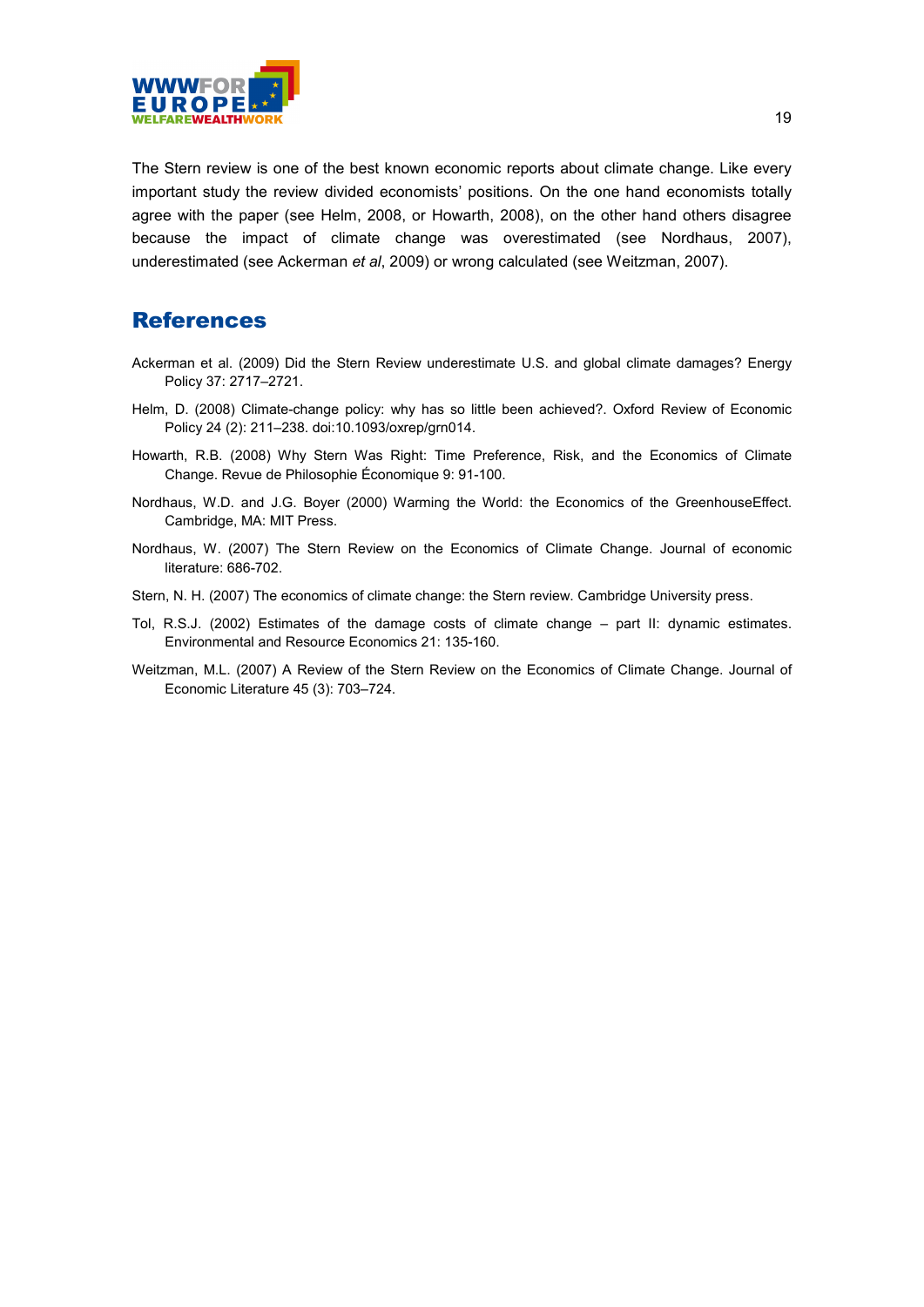

### Project Information

### Welfare, Wealth and Work for Europe

### A European research consortium is working on the analytical foundations for a socio-ecological transition

#### **Abstract**

Europe needs change. The financial crisis has exposed long-neglected deficiencies in the present growth path, most visibly in the areas of unemployment and public debt. At the same time, Europe has to cope with new challenges, ranging from globalisation and demographic shifts to new technologies and ecological challenges. Under the title of Welfare, Wealth and Work for Europe – WWWforEurope – a European research consortium is laying the analytical foundation for a new development strategy that will enable a socio-ecological transition to high levels of employment, social inclusion, gender equity and environmental sustainability. The fouryear research project within the  $7<sup>th</sup>$  Framework Programme funded by the European Commission was launched in April 2012. The consortium brings together researchers from 34 scientific institutions in 12 European countries and is coordinated by the Austrian Institute of Economic Research (WIFO). The project coordinator is Karl Aiginger, director of WIFO.

For details on WWWforEurope see: [www.foreurope.eu](http://www.foreurope.eu/)

#### **Contact for information**

**Kristin Smeral** WWWforEurope – Project Management Office WIFO – Austrian Institute of Economic Research Arsenal, Objekt 20 1030 Vienna [wwwforeurope-office@wifo.ac.at](mailto:wwwforeurope-office@wifo.ac.at) T: +43 1 7982601 332

#### **Domenico Rossetti di Valdalbero**

DG Research and Innovation European Commission [Domenico.Rossetti-di-Valdalbero@ec.europa.eu](mailto:Domenico.Rossetti-di-Valdalbero@ec.europa.eu)